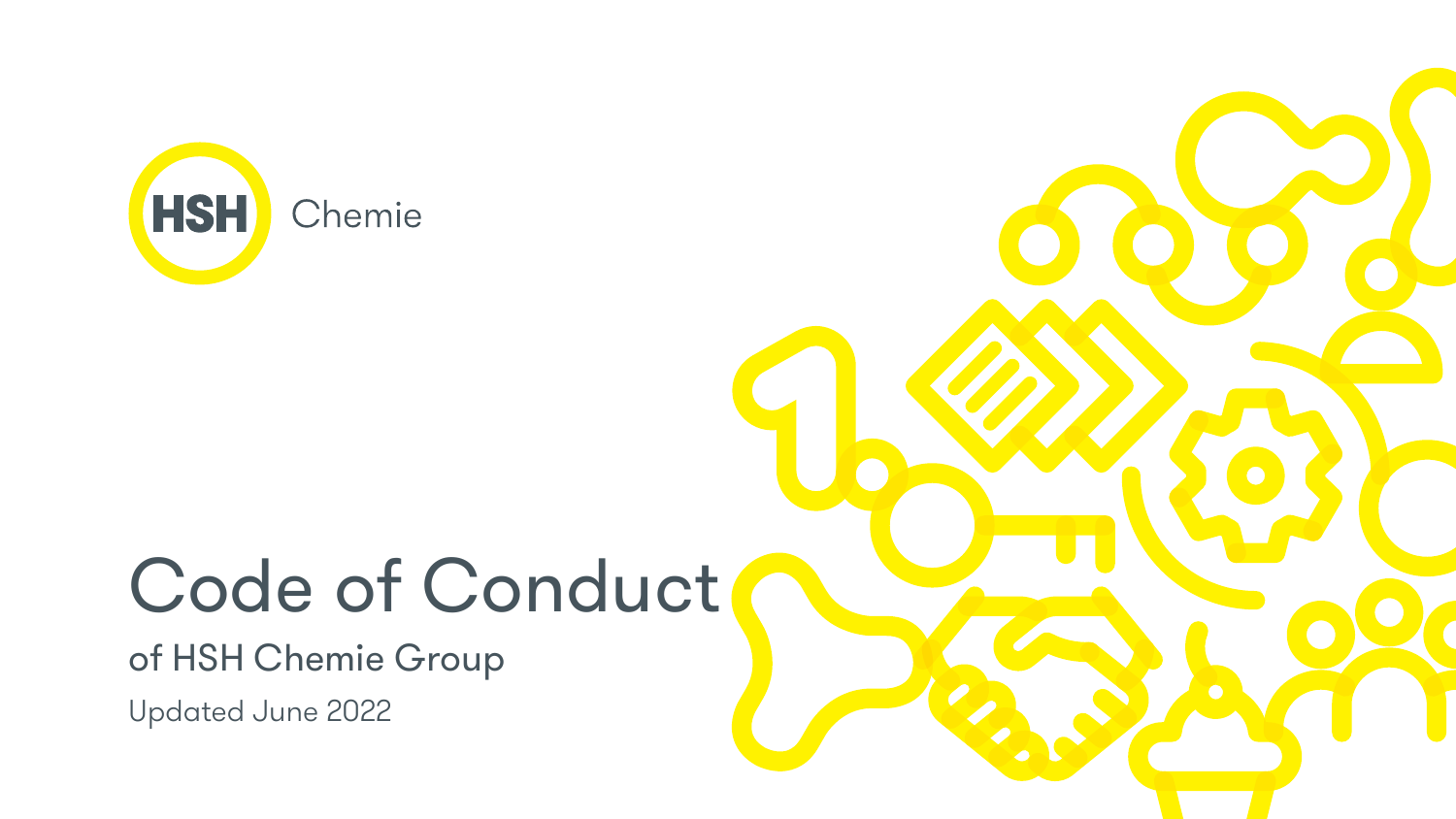Code of Conduct as the charter of the HSH Chemie Group

The HSH Chemie Group is a rapidly growing, medium-sized and family-owned company that attaches unlimited value to the mercantile principles that are traditional in Hamburg, where the company has its headquarters: Honesty, Diligence, Respect, Fairness, Solidarity, Pethics, Sustainability

Our objective as a profit-oriented, commercial enterprise is to permanently strengthen our position as the No. 1 in the distribution of specialty chemicals in Central and Eastern Europe. Looking back, we can state that our company's successes could not have been achieved without sound and fundamental values and the latter will also strengthen us in our objectives for the upcoming decades.

For this purpose, we have prepared a corresponding Code of Conduct. This Code of Conduct forms our company's charters and contains our fundamental values.

We always have been and still are more than just an employer and want to remain so in the future. We, the sole shareholders of the HSH Chemie Group of Companies, care about the members and employees of our corporate family, and in return we expect all our company's members, employees and business partners to preserve these values of ours.

All the members of the corporate family follow and respect the laws of the legal system within which they act. No member of the company tolerates discrimination, is permitted, directly or indirectly, to offer holders of public office or persons in the private sector undue advantages or to accept these from them in connection with any business activity, or otherwise infringe our company's Code of Conduct. By making ethically flawless decisions and acting responsibly in compliance with the regulations, all the members and business partners of our company strengthen the reputation and success of the brand "HSH"! Together with you, we want to protect what impresses and moves us afresh every day: HSH – No. 1 in CEE!

Code of Conduct

### 01 "Tone from the TOP"

Stefan F. Rather Managing Director, Shareholder of HSH Chemie GmbH

Nina Hack Shareholder of HSH Chemie GmbH

Stefan F. Rather Nina Hack Friedrich A. Rather

Friedrich A. Rather Chairman of Advisory Board, Shareholder of HSH Chemie GmbH



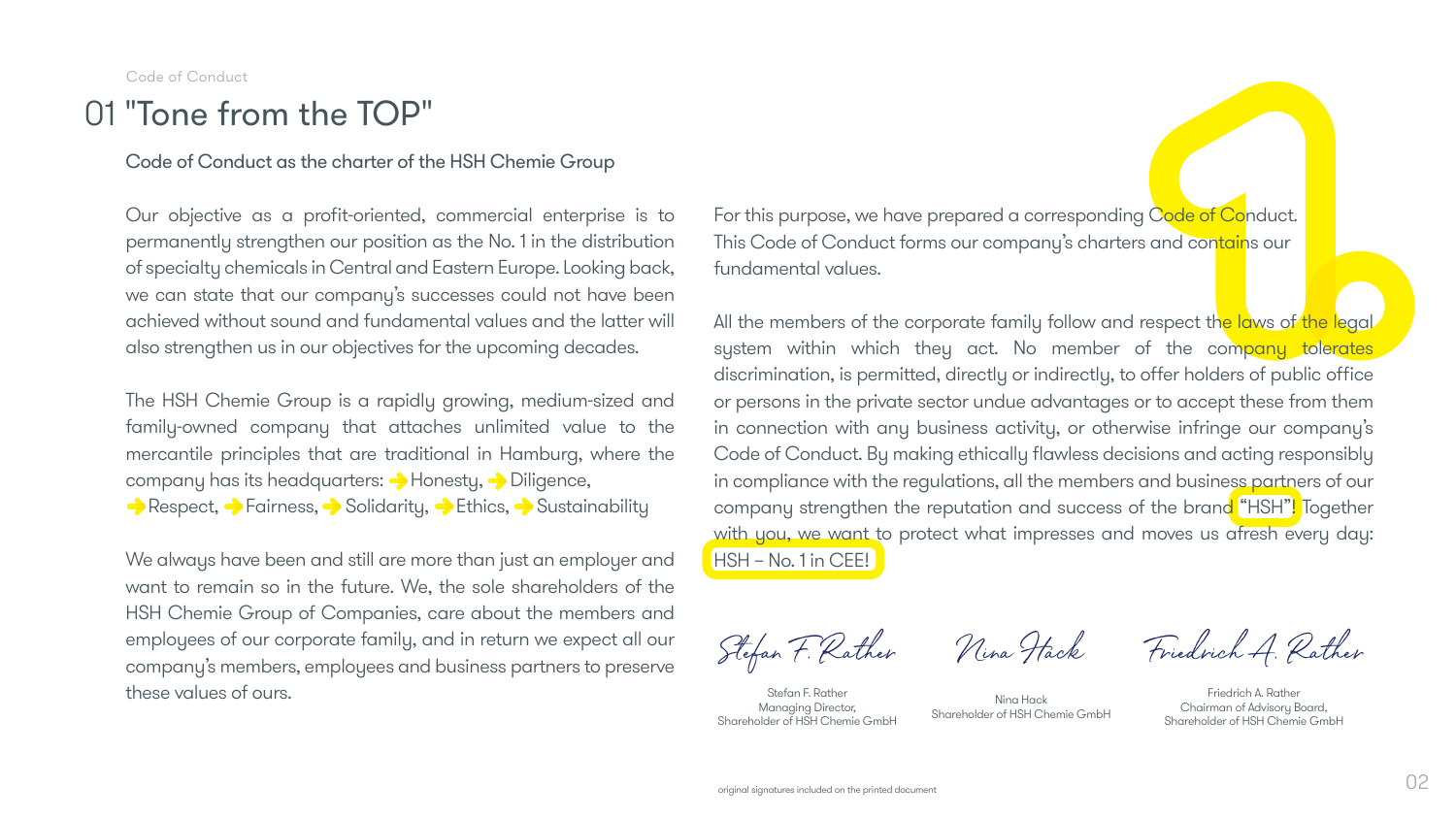# 02 Scope of application

This Code of Conduct applies throughout the HSH Chemie Group (referred to below as "the Group"), in other words to

a. all employees of HSH Chemie GmbH,

- b. all employees of companies in which HSH Chemie GmbH participates, and
- c. the management of HSH Chemie GmbH and all management bodies of the companies named under a. and b., even though only the term "employees" is used below.

For all other associated companies, the management of the subsidiary that holds the shareholding must as far as possible ensure that it complies with requirements that are comparable to this Code of Conduct.



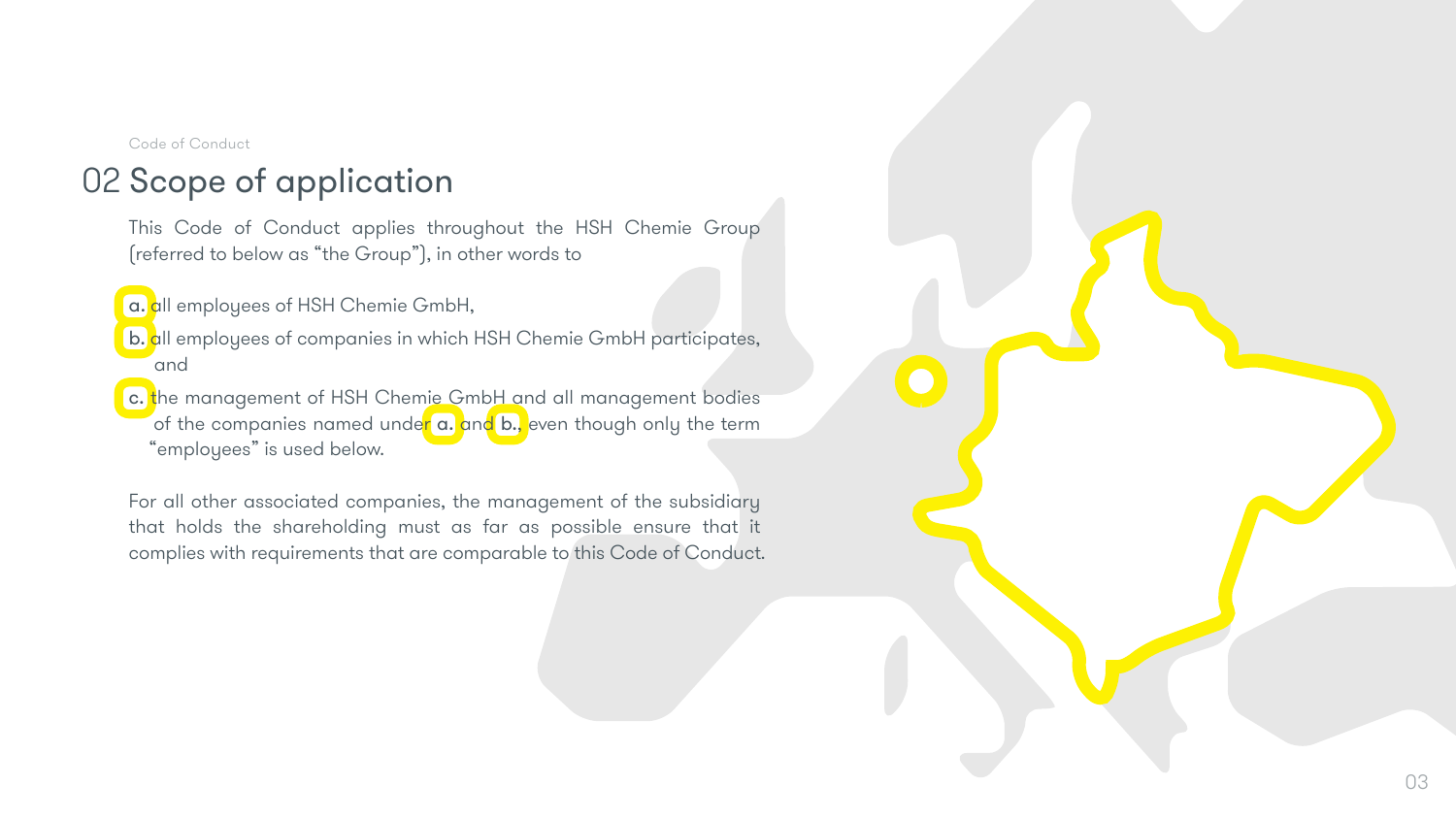# 03 General principles and duties

The Group refers to adherence to the applicable laws and internal regulations, and to commitments that have been entered into voluntarily, as "compliance". The major compliance requirements are summarised in this Code of Conduct. All employees must comply with the regulations of the Code of Conduct. They are obliged to find out about the content of the Code of Conduct and attend the corresponding training courses. Every superior must set an example. In this respect they bear a particular responsibility, and must ensure that their employees observe the regulations of the Code of Conduct and that the Code of Conduct is implemented in their area of business. The Code of Conduct can be given concrete form by internal

regulations, which must be in accordance with the Code of Conduct and must be published in an appropriate manner within the Group.

The Code of Conduct does not lay any claim to completeness, but sets a minimum standard that takes priority over less strict national laws. In the event of conflict, mandatory laws take precedence, whether they are national, supranational or international. Questions about the Code of Conduct must be clarified with the Compliance Officer in good time, with the involvement of the competent specialist department.

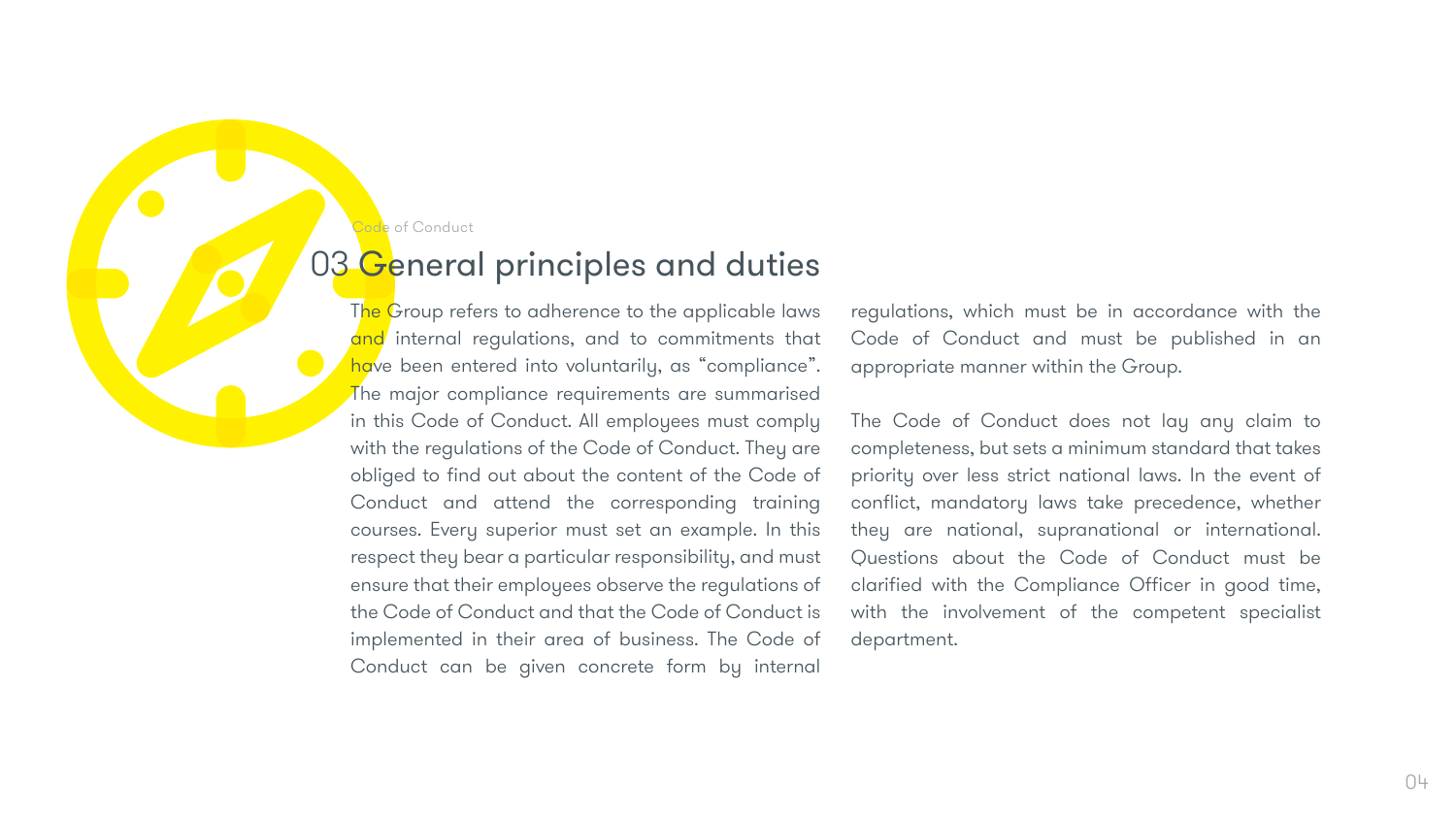The Group expects its employees to take account of the internal regulations and critically examine whether they are permitted to take decisions alone and, where this is the case, whether they are able to take these decisions alone on the basis of their knowledge, or whether the involvement of further employees is appropriate.

There are decisions that can have a substantial legal, economic or factual significance. For such decisions in particular, it is important that wrong decisions are avoided and possibilities of abuse are excluded.

Therefore, in many cases, the internal rules stipulate that at least two competent employees must be involved in decisions ("four-eye principle"). However, in addition to this, every employee must bear in mind the risks mentioned above, and in the individual case must critically examine whether, in their own area of responsibility, they have the necessary knowledge to assess the risks, or whether the involvement of further employees is appropriate.

We observe and comply with the four-eye principle.

#### Code of Conduct

### 04 Four-eye principle

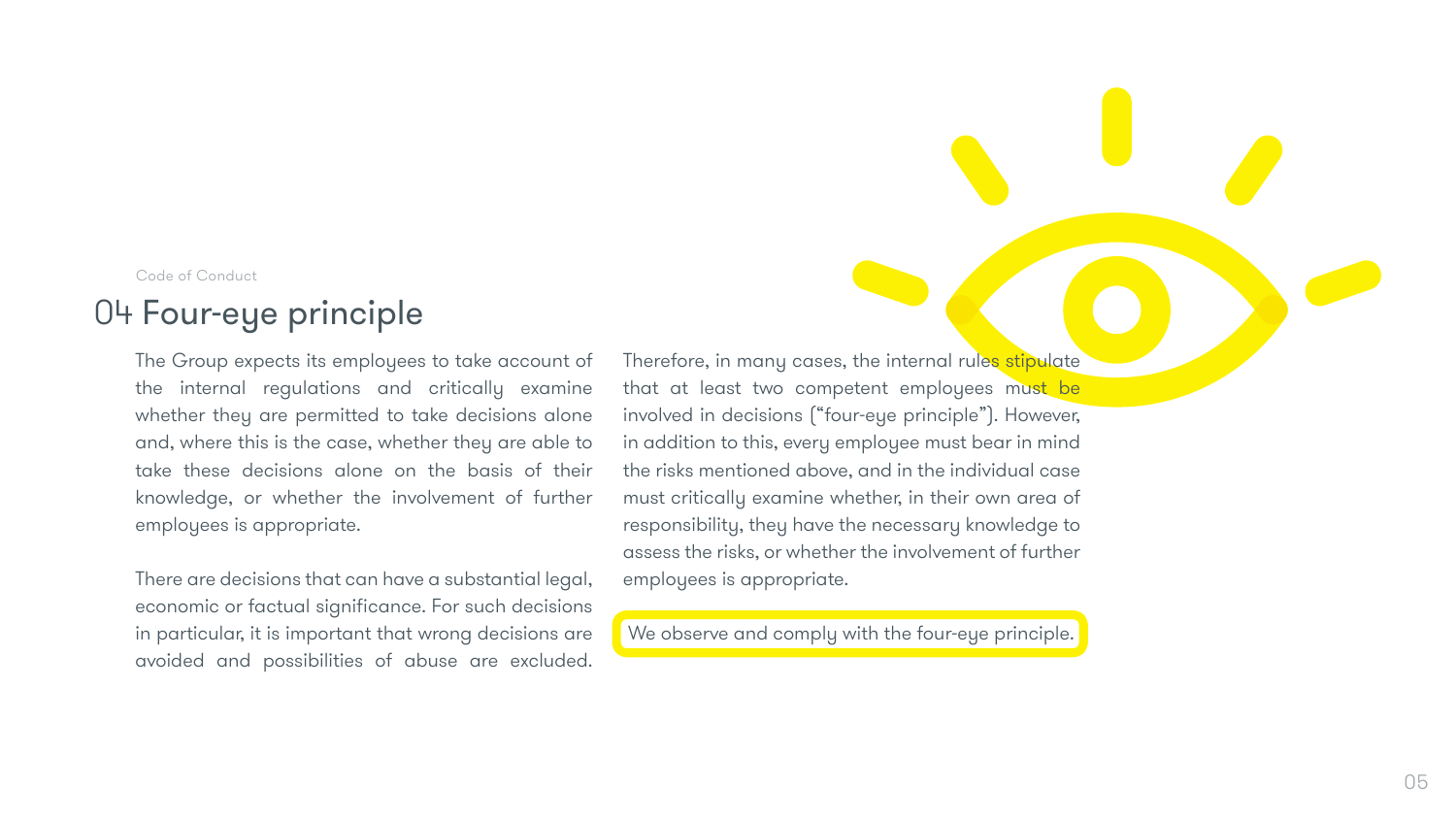As a medium-sized family company with European corporate structures, the Group in particular observes the principles of the Universal Declaration of Human Rights, the ten principles of the UN Global Compact, the OECD Guidelines for Multinational Enterprises, the International Labour Standards on Social Policy of the International Labour Organization (ILO) and the principle of social partnership. Irrespective of the equality of all human rights, the following are of particular importance for the Group:

- **O** The right to equality of opportunity and the right to non-discrimination
- **O** The avoidance of any form of child or forced labour
- **O** Fair pay and additional benefits in accordance with the local market conditions
- **O** Compliance with the applicable regulations on working hours

# 05 Internationally recognised human rights, labour and social standards

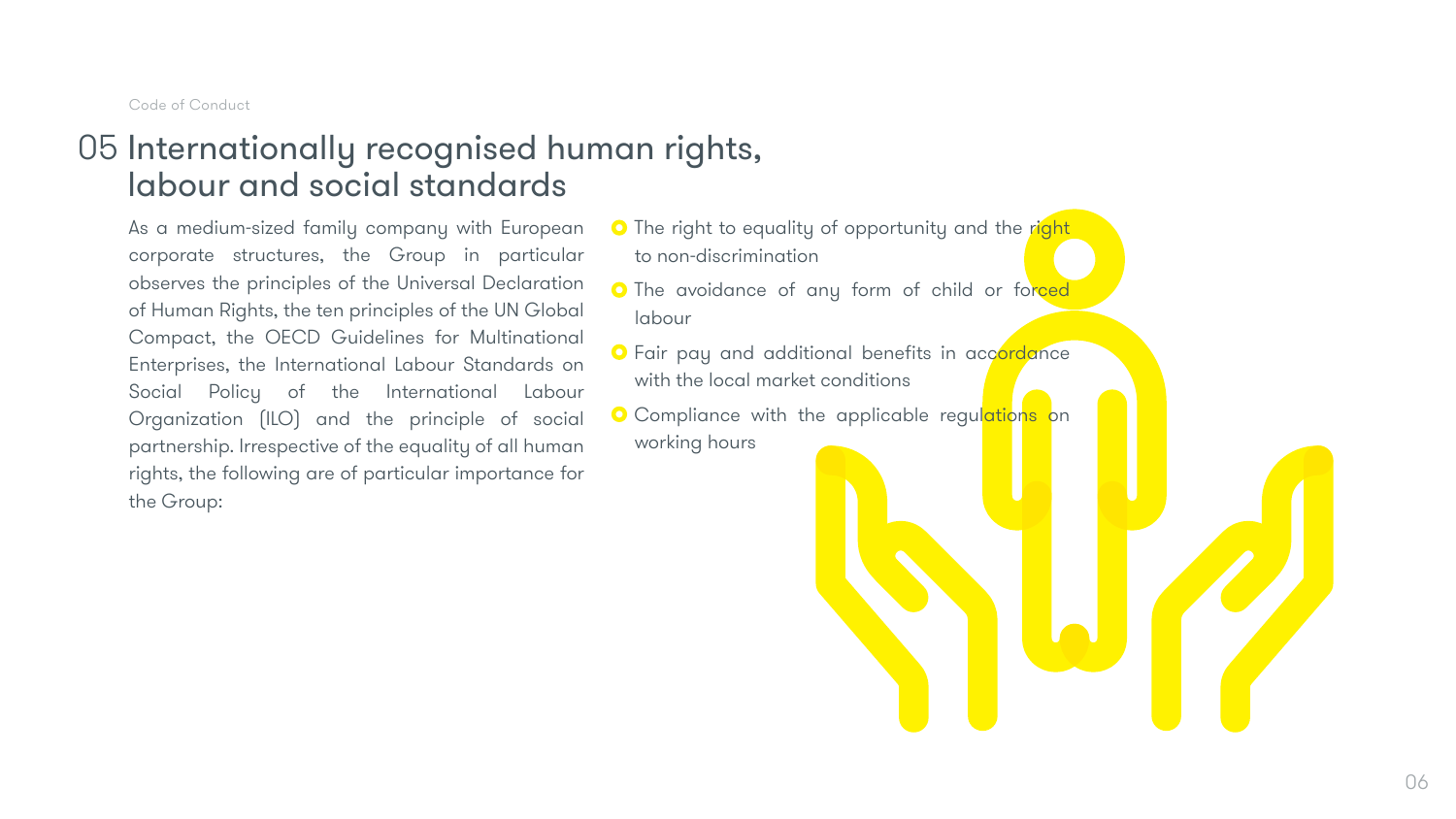### 05 Internationally recognised human rights, labour and social standards

The Group is an employer for which equality, diversity and treating one another fairly and respectfully, play a major role, and it therefore expects its employees to behave accordingly during their business activity. In particular, all employees must respect the rights of other people, as well as country-specific and cultural differences during business contact. No employee, any other person employed by the Group, job applicant or business partner, must be treated inappropriately, preferred, disadvantaged or excluded for reasons of race or ethnic origin, skin colour, gender, religion or ideology, their physical constitution, appearance, age, sexual

identity or other legally protected characteristics. Any form of harassment is forbidden. The Group does not tolerate any acts that infringe the above principles or contribute to or support violations of human rights.

In the event of conflicts with regard to the topics mentioned in this section, employees can approach the Compliance Officer, their superior, the HR Department or the external ombudsman.

We treat one another fairly and respectfully

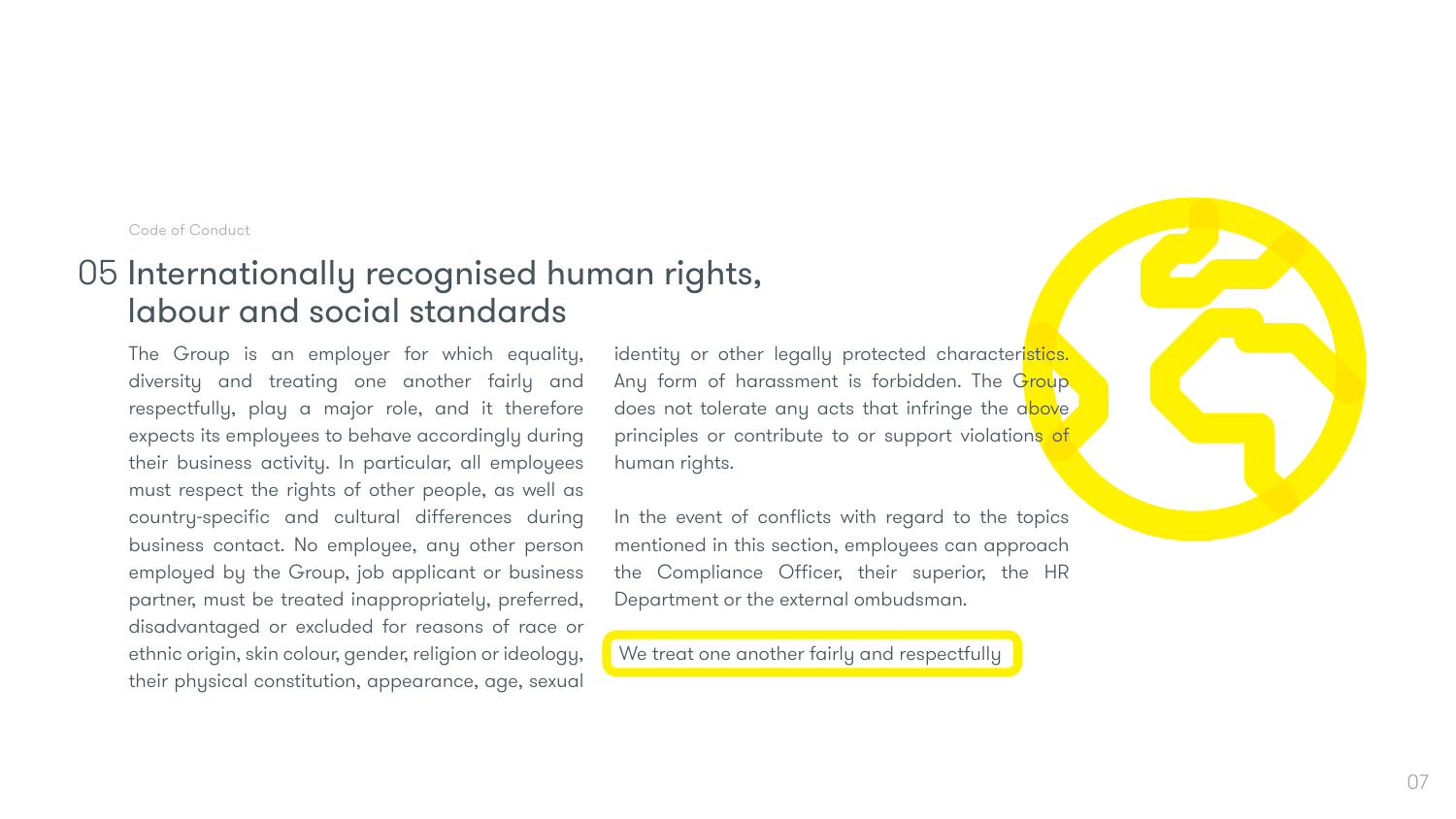# 06 Environment, safety, health and quality

The Group regards protecting people from adverse effects on their safety and health and dealing responsibly with the environment as fundamental elements of corporate activity. The principles of Responsible Care are unconditionally binding for all **HSH** Chemie companies. Waste must be disposed of in accordance with the statutory provisions. All employees of the Group are jointly responsible for safety in their area. Service providers, such as warehouse keepers or carriers, are regularly audited for their compliance with our standards.

The Group sells products that benefit people. The safety and environmental sustainability of the products traded are of the utmost priority for the Group.

 We comply with all the relevant environmental and safety regulations at all times.

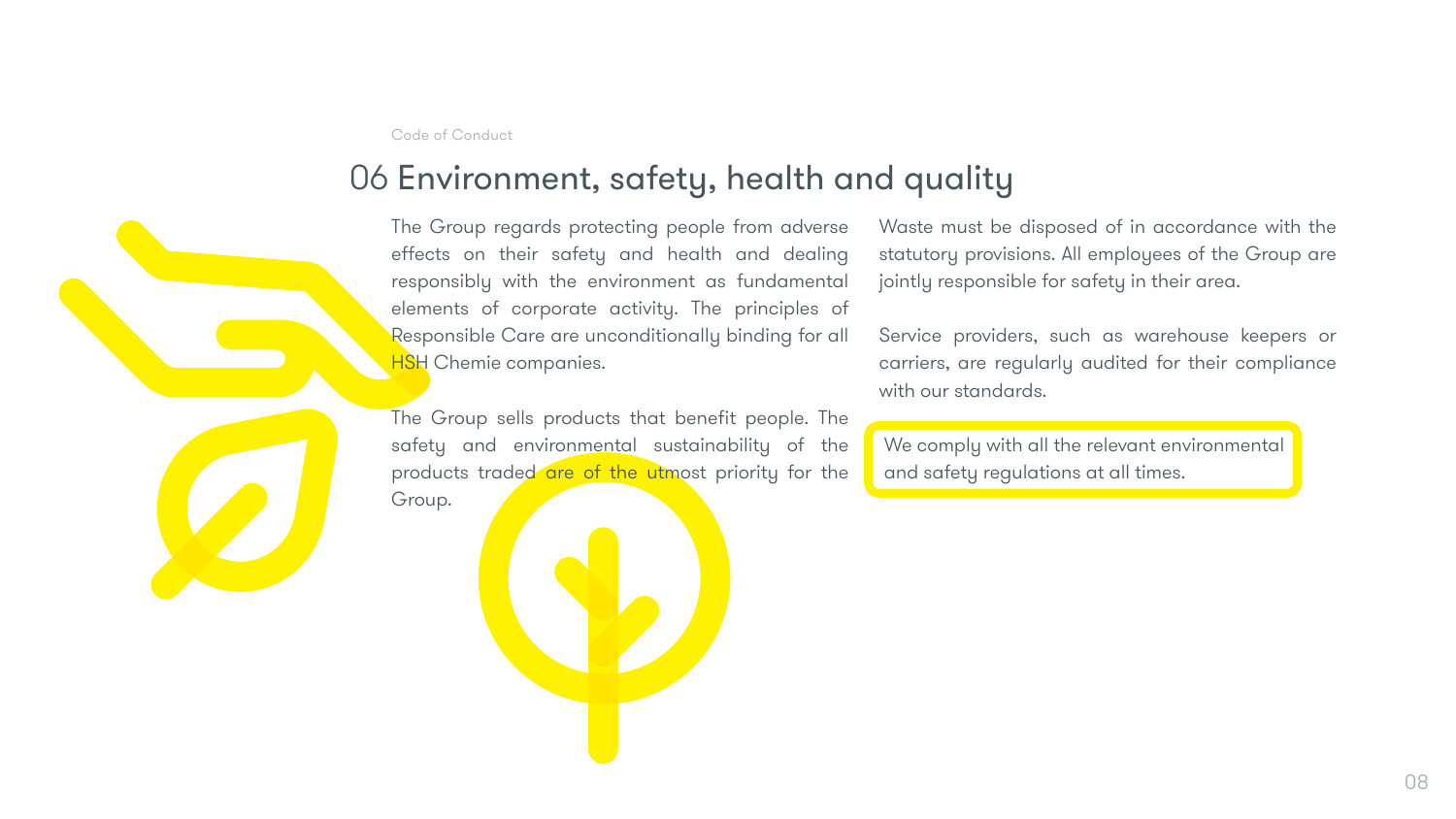All employees are obliged to comply strictly with cartel law and the corresponding internal guidelines. In the event of doubt, the responsible management and the Compliance Officer must be involved immediately.



Code of Conduct

### 07 Cartel and competition law

The Group is committed to fair competition and observes cartel and competition law.

Fair competition creates incentives for innovation and high product quality for the benefit of the consumers. The Group promotes fair competition and observes cartel and competition law.

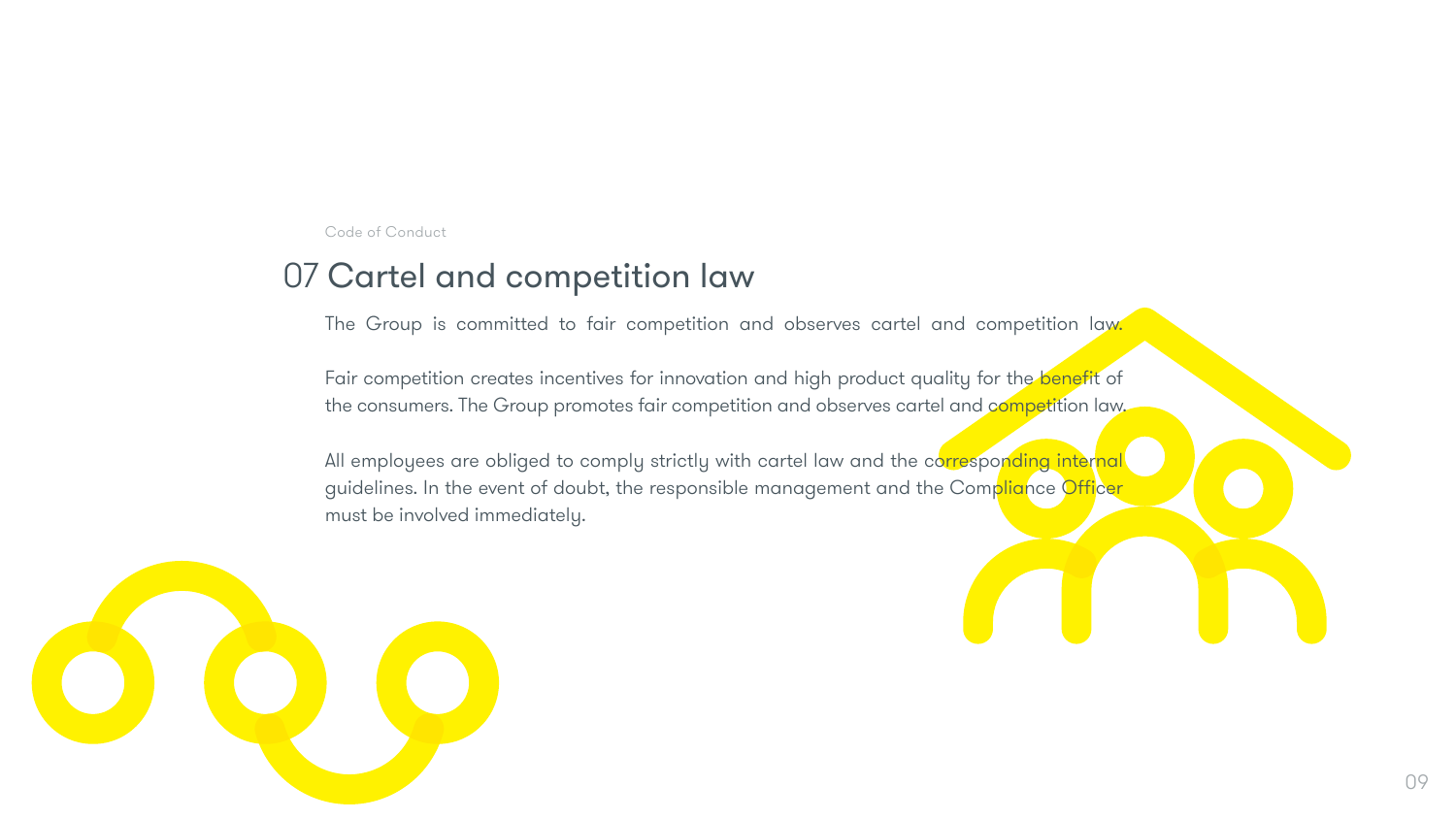#### PROHIBITION OF CARTELS

Agreements, and even the procurement of a joint understanding, with anticompetitive content are forbidden between competitors, irrespective of their market position. In many countries merely the mutual exchange of information of relevance for competition and even the unilateral provision or acceptance of such information between competitors are forbidden.

Meetings with competitors are only permitted when there is a justified business reason for these that does not itself infringe antitrust law, and when no

market-sensitive data (e.g. prices, terms, customers) are disclosed or received.

Agreements with other companies – such as suppliers, customers and dealers – can also be subject to restrictions under antitrust law.

Employees must strictly ensure compliance with and fulfilment of these laws in respect of all matters of relevance to antitrust and competition law. In cases of doubt the Compliance Officer should be consulted.

Code of Conduct

# 07 Cartel and competition law

#### 10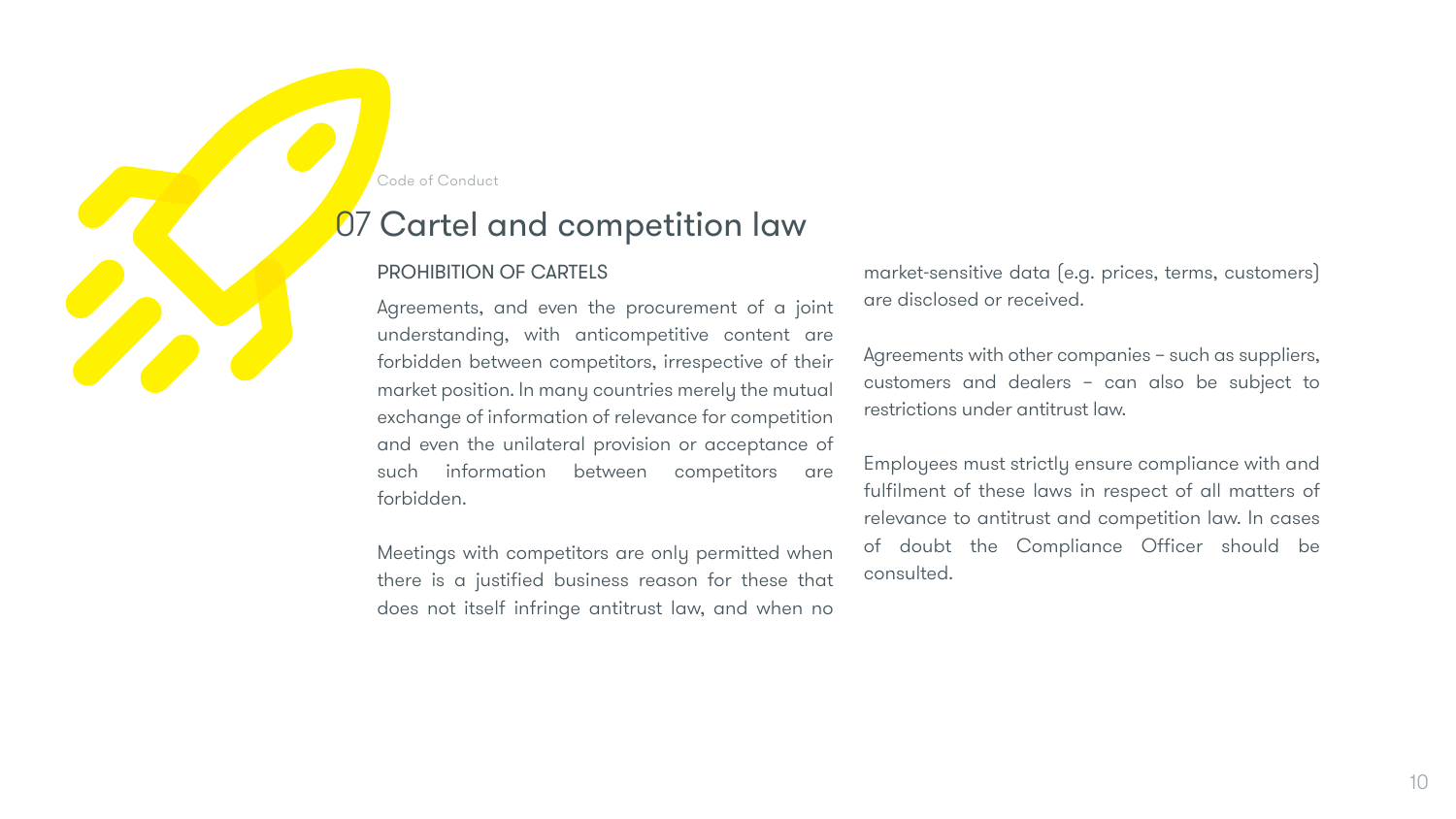# 07 Cartel and competition law

#### MARKET DOMINANCE

In many countries, companies with a position of great strength are subject to special restrictions under antitrust law, especially when the company's position can be classed as dominating the market. Thus abuse of a market-dominant position is forbidden. The responsible management should be involved in assessing whether market dominance or abuse applies.

We strictly adhere to the antitrust standards.



11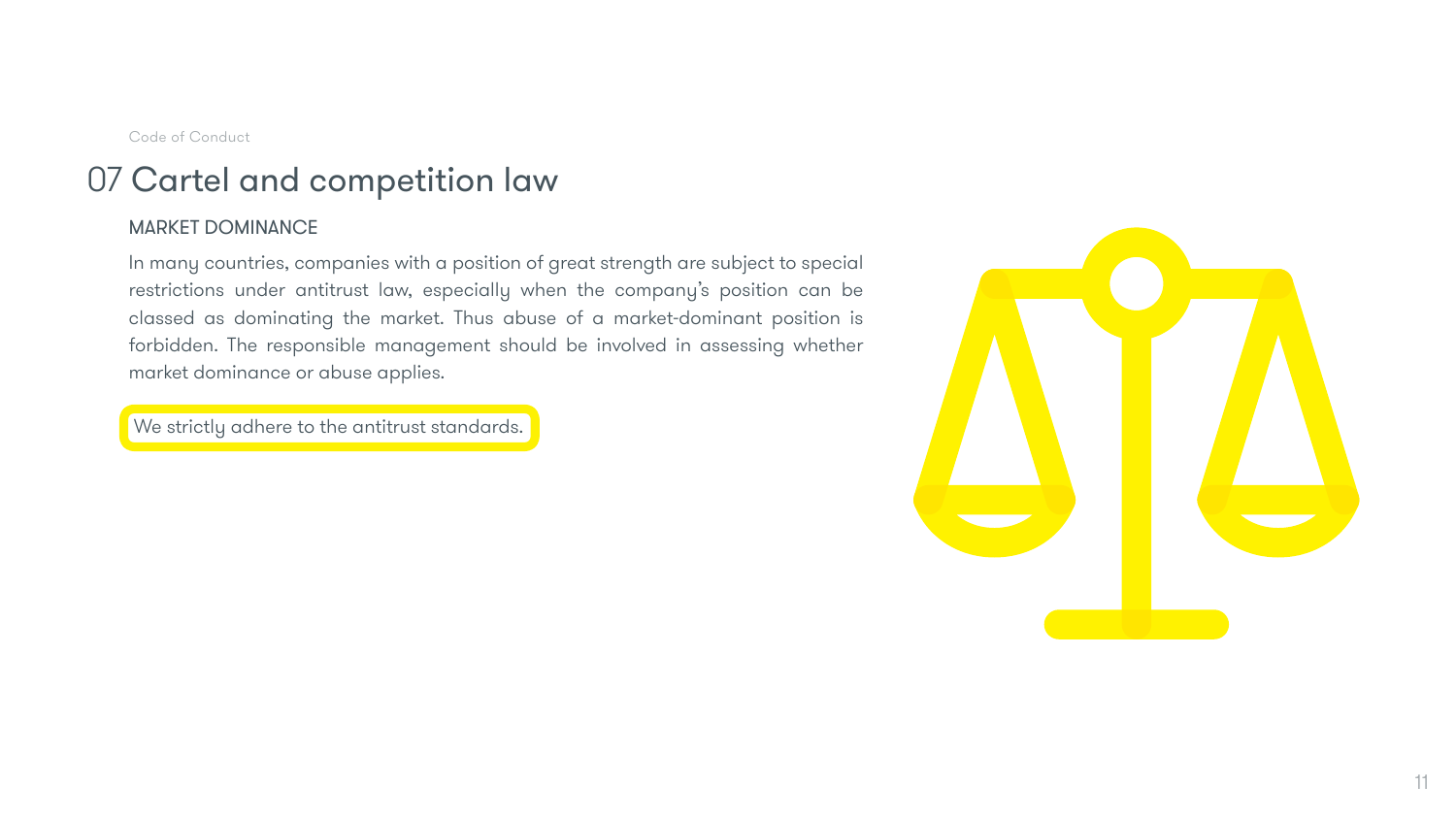# 08 Taxes and prevention of money laundering

The Group complies with all the regulations of tax law and on the prevention of money laundering in Germany and abroad.

In fulfilling its tax obligations the Group is aware of its own social responsibility. Within the framework of any and all activities by the Group, all employees therefore follow the regulations of the respective national tax law.

In addition, the Group complies with the applicable laws on the prevention of money laundering and the financing of terrorism. Money laundering means the concealment of illegally obtained income and the introduction of this into legal economic and financial circulation.

Due to the variety of national tax regulations, the Group has issued uniform internal rules for the standardisation of cross-border circumstances, which must take precedence in the event of less strict national tax provisions. Otherwise all employees follow the regulations of the respective national tax law at all times.

Cash payments to and by the Group are forbidden, apart from cases of minor significance. Otherwise payments must be structured in such a way as to be consistent with tax law and the provisions on money laundering and the prevention of corruption.

We observe the regulations of tax law, the prevention of money laundering and the international provisions on combating the financing of terrorism.





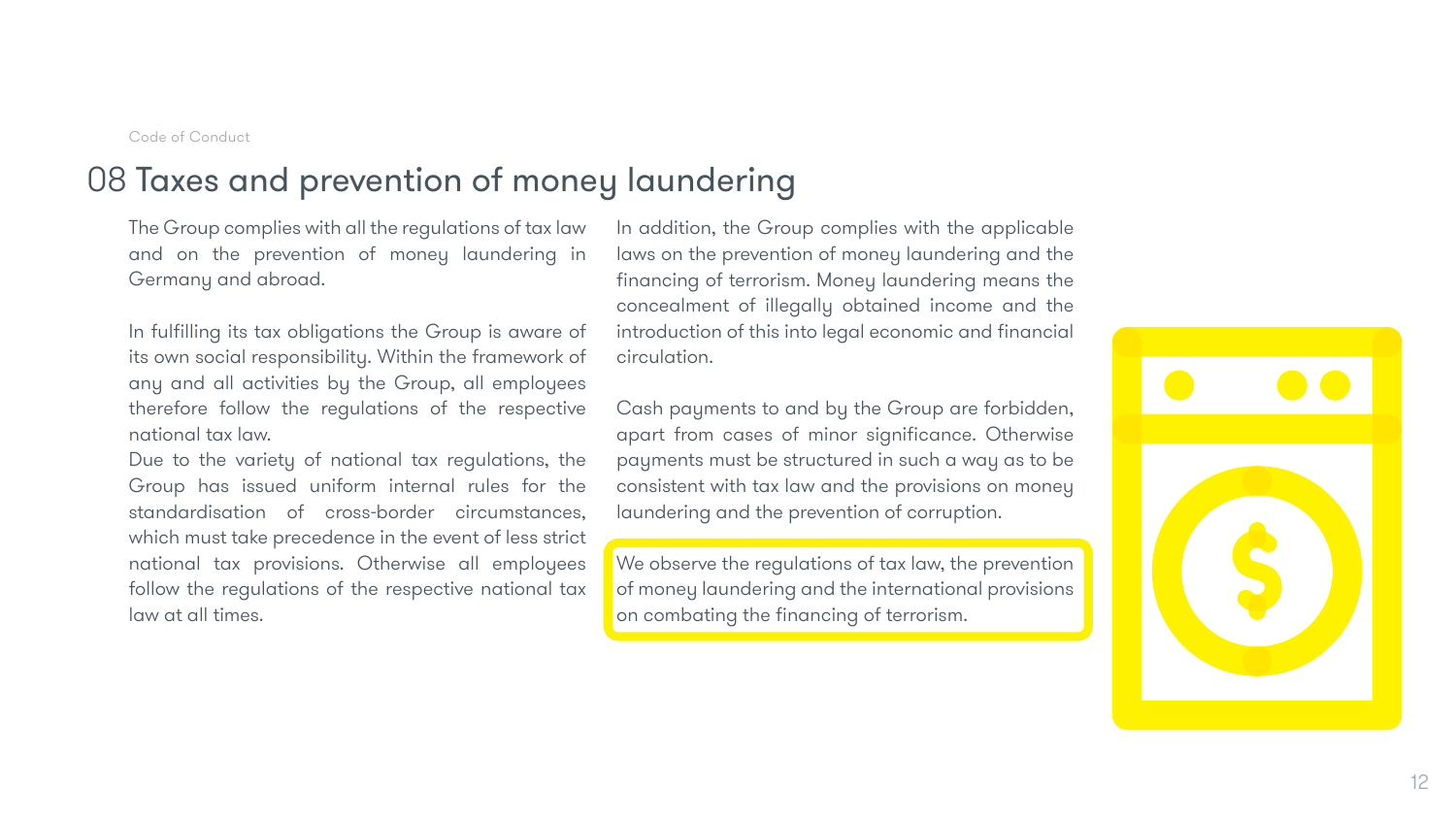National and international laws regulate the trade in goods, services and technologies. Every employee must comply with the foreign trade and customs regulations in force for cross-border sales or purchases of goods, services and technologies for their area of responsibility. All imports and exports must be handled correctly and transparently. Foreign trade and export control must apply the respective regulations in force to assess in advance whether imports and exports can be implemented in accordance with the regulations.

We observe the regulations on foreign trade and customs.



Code of Conduct

## 09 Foreign trade and export control

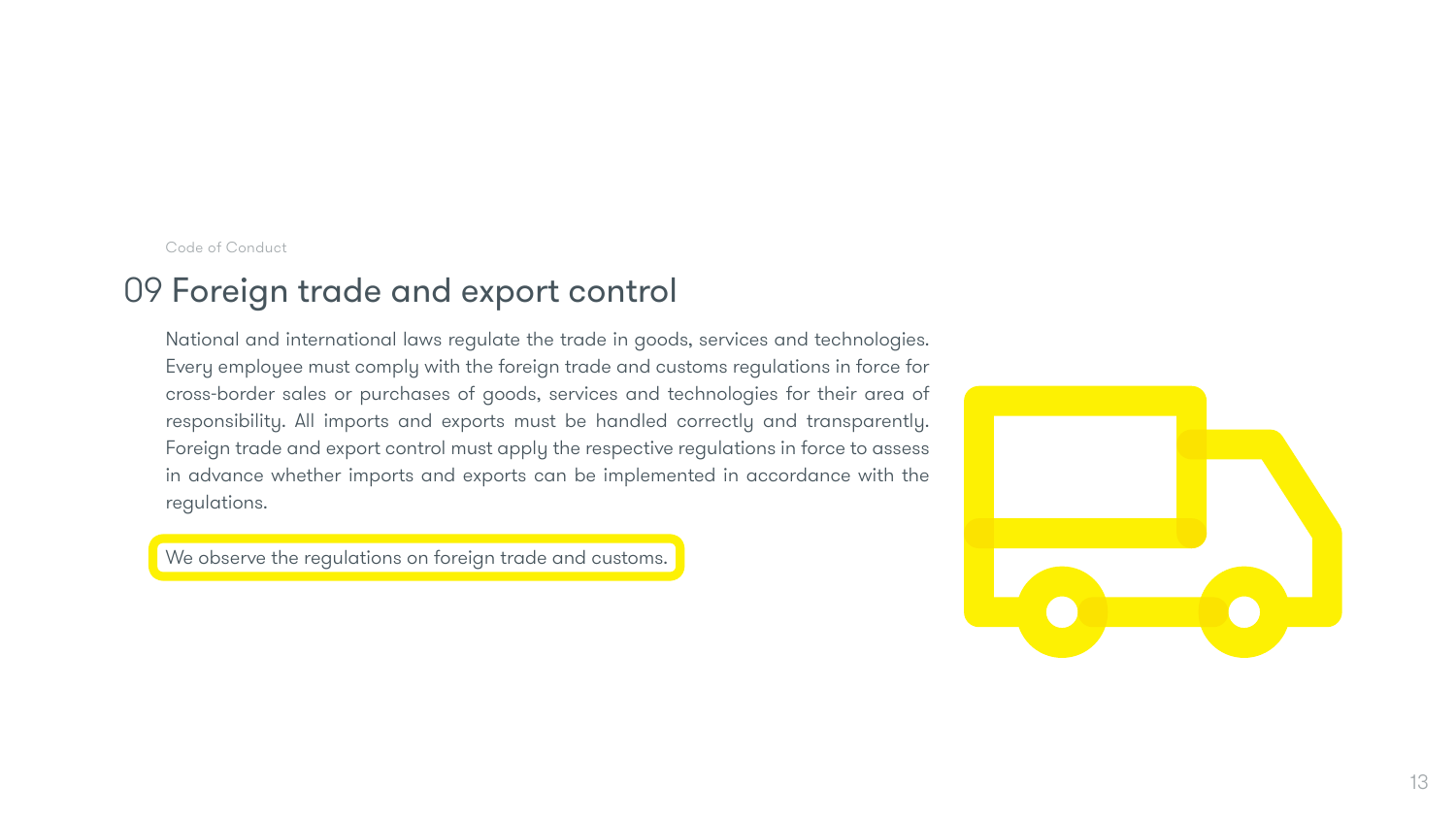The Group forbids any form of corruption.

Corruption generally means that someone asks for, accepts or offers, or grants personal benefits in connection with business activity or public office. Corresponding gratuities can consist, for example, of a gift, an invitation or other favour, and can be for the benefit of the person themselves or a third person, for example a family member.

As corruption generally distorts competition, and when it involves a holder of public office jeopardises the integrity of government activity, it is prohibited by law in almost all countries.





Code of Conduct

# 10 Prohibition of corruption

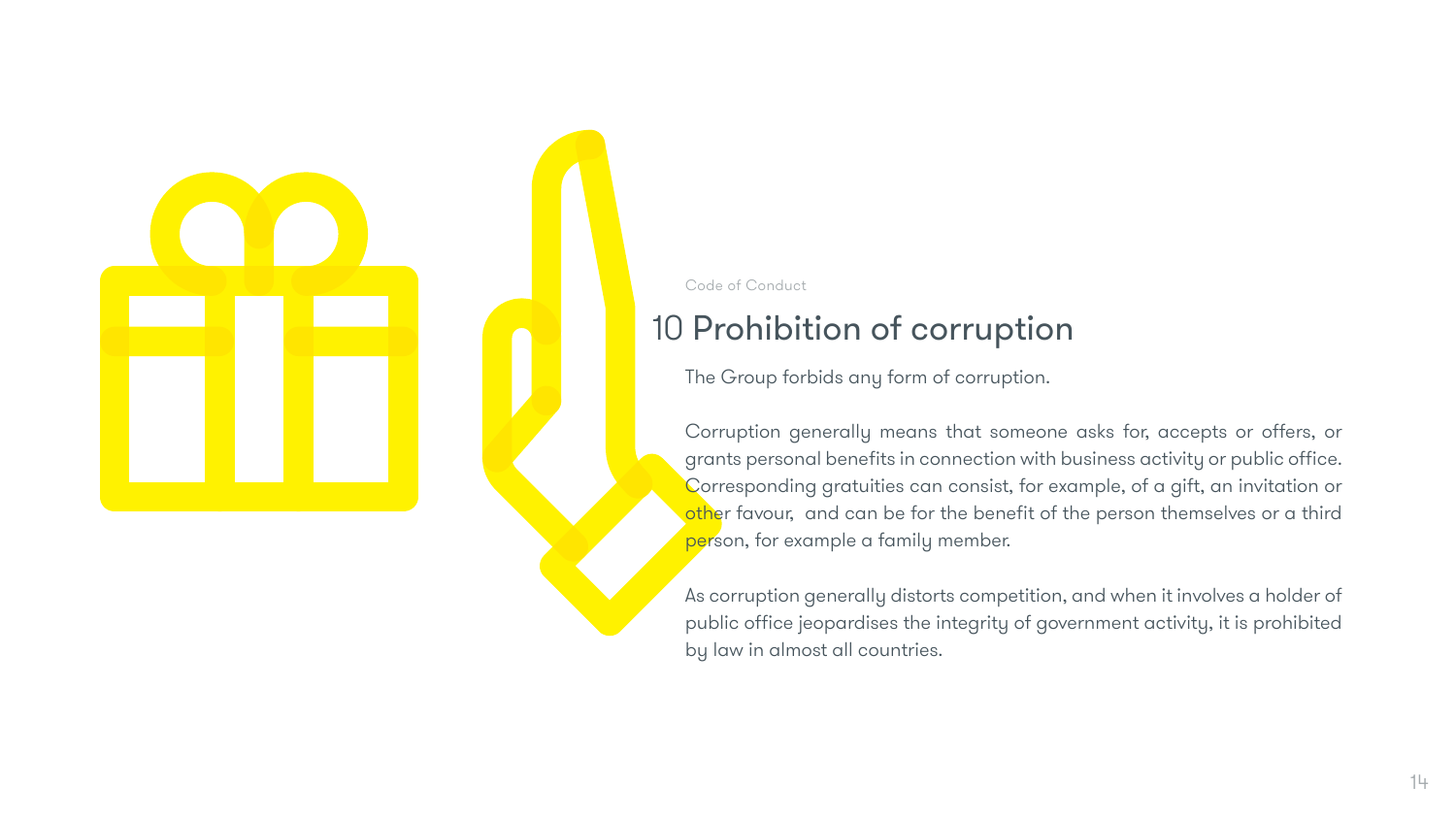#### WHAT IS FORBIDDEN?

The acceptance or granting of gratuities in the form of cash or cash equivalents is forbidden by the Group, even if these cannot be evaluated as corruption in the individual case. However regional, internal regulations can allow for exceptions, which should be approved by the competent Compliance Officer or by the responsible management after informing the Compliance Officer. This will ensure that gratuities do not unintentionally fall within the scope of corruption.



The Group is committed to fair competition for the benefit of its own customers, suppliers and shareholders. The Group also respects the independence of holders of public office as well as decision makers within companies. Therefore, the Group forbids every form of corruption including so-called facilitation payments; these are gratuities given to office holders with the intention of initiating or expediting routine official actions to which an entitlement exists. Thus, in some countries, the Group quite deliberately sets stricter standards than those prescribed by law.

Code of Conduct

# 10 Prohibition of corruption

15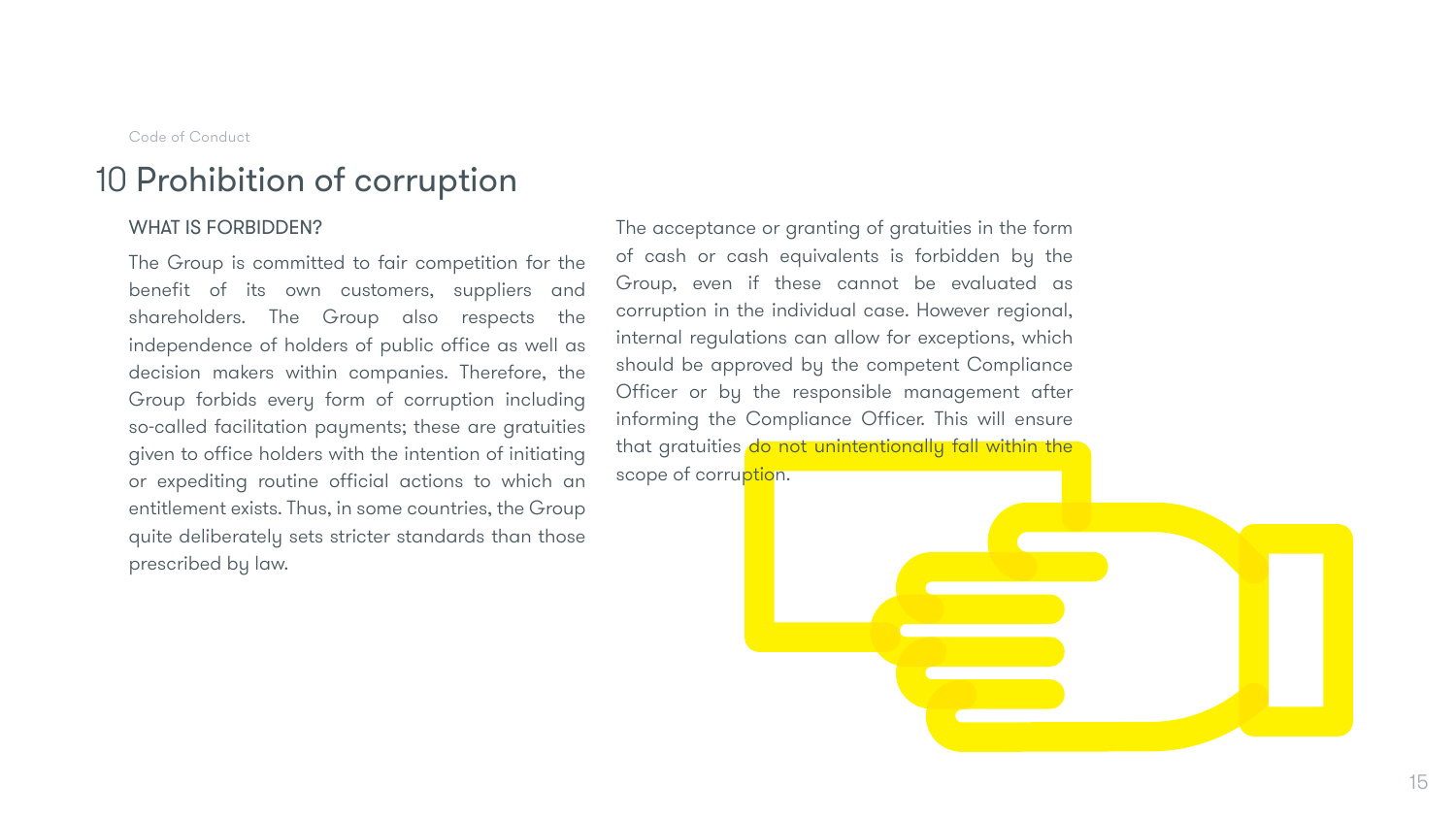# 10 Prohibition of corruption

#### WHAT IS ALLOWED?

In practice, gifts and invitations to employees, business partners or office holders are the most frequent form of gratuity. The granting or acceptance of such gratuities is only allowed insofar as the gratuities are appropriate. The following value limits and requirements for approval apply:

- O Up to EUR 50: to be decided by the employee
- **O** From EUR 50 to EUR 150: to be decided by the superior
- O Over EUR 150: to be decided by the Compliance Officer
- O Over EUR 500: to be decided by the management at the suggestion of the Compliance Officer

In particular, the acceptance of an appropriate gratuity should not influence the employee's decision making, nor should the appropriate gratuity create the impression of influencing their decision making. The appropriateness is based above all on the financial value of the gratuity, the function and position of the recipient, the temporal connection between the gratuity and the negotiation and decision processes, and the business customs of the respective country.

Gratuities to related third parties, such as family members, are only permitted in tightly limited exceptional cases. The Compliance Officer must be consulted beforehand.



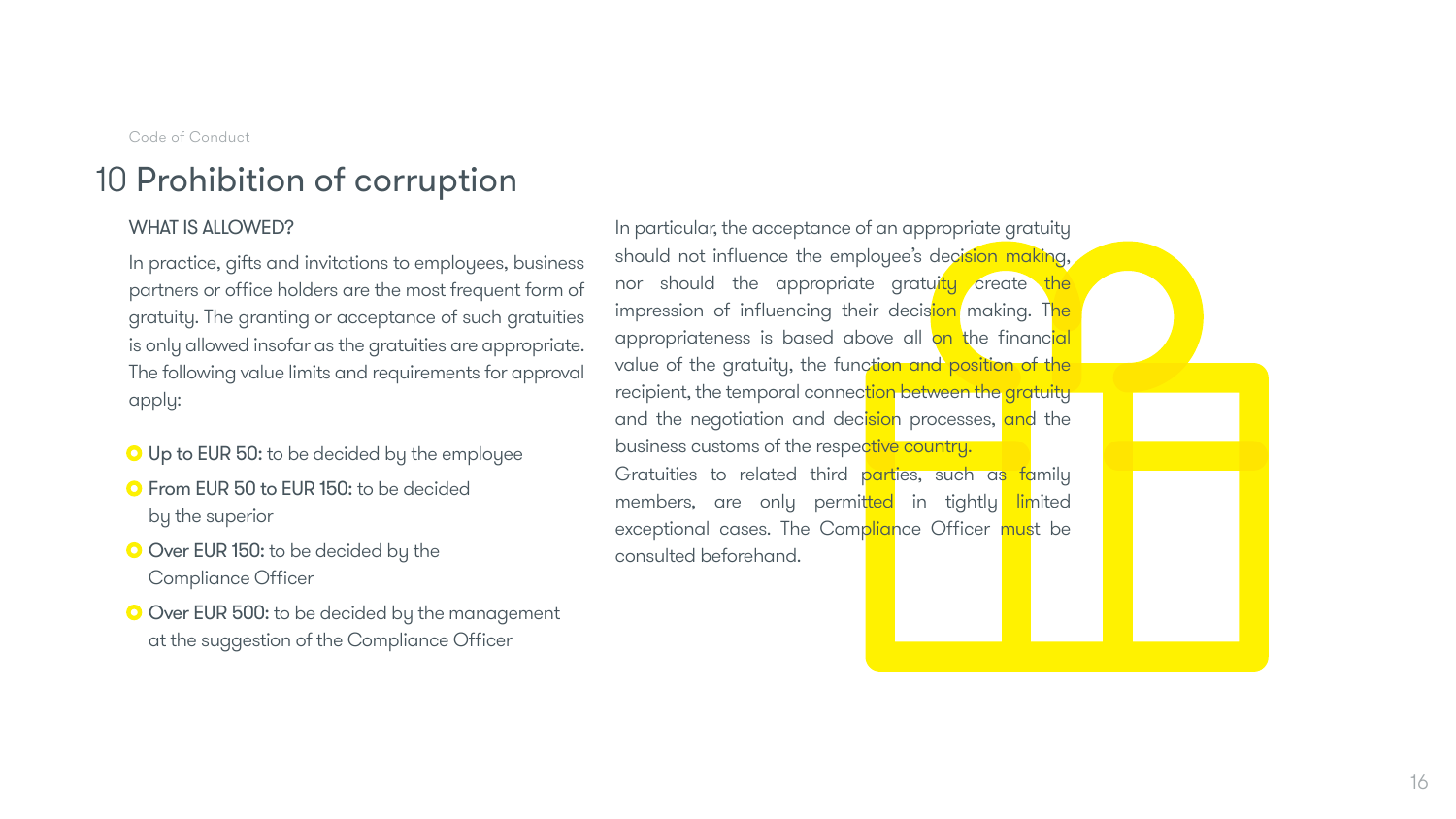# 10 Prohibition of corruption

Particularly strict legal restrictions apply to gratuities to holders of public office. Public office holders do not just include all persons exercising a sovereign office or function, such as public officials. University professors and representatives of publicly owned companies can also count as holders of public office. Therefore, gratuities to holders of public office are permitted – if at all – only to an extremely limited extent, and subject to regional internal regulations. They require the approval of the Compliance Officer in every individual case. This does not apply to gratuities that are described as permitted in any guidelines issued by the Compliance Officer.

#### RELATIONSHIPS WITH BUSINESS PARTNERS

Relationships with business partners must solely be based on objective criteria. This applies in particular to the choice of partners.

We do not tolerate any corruption.

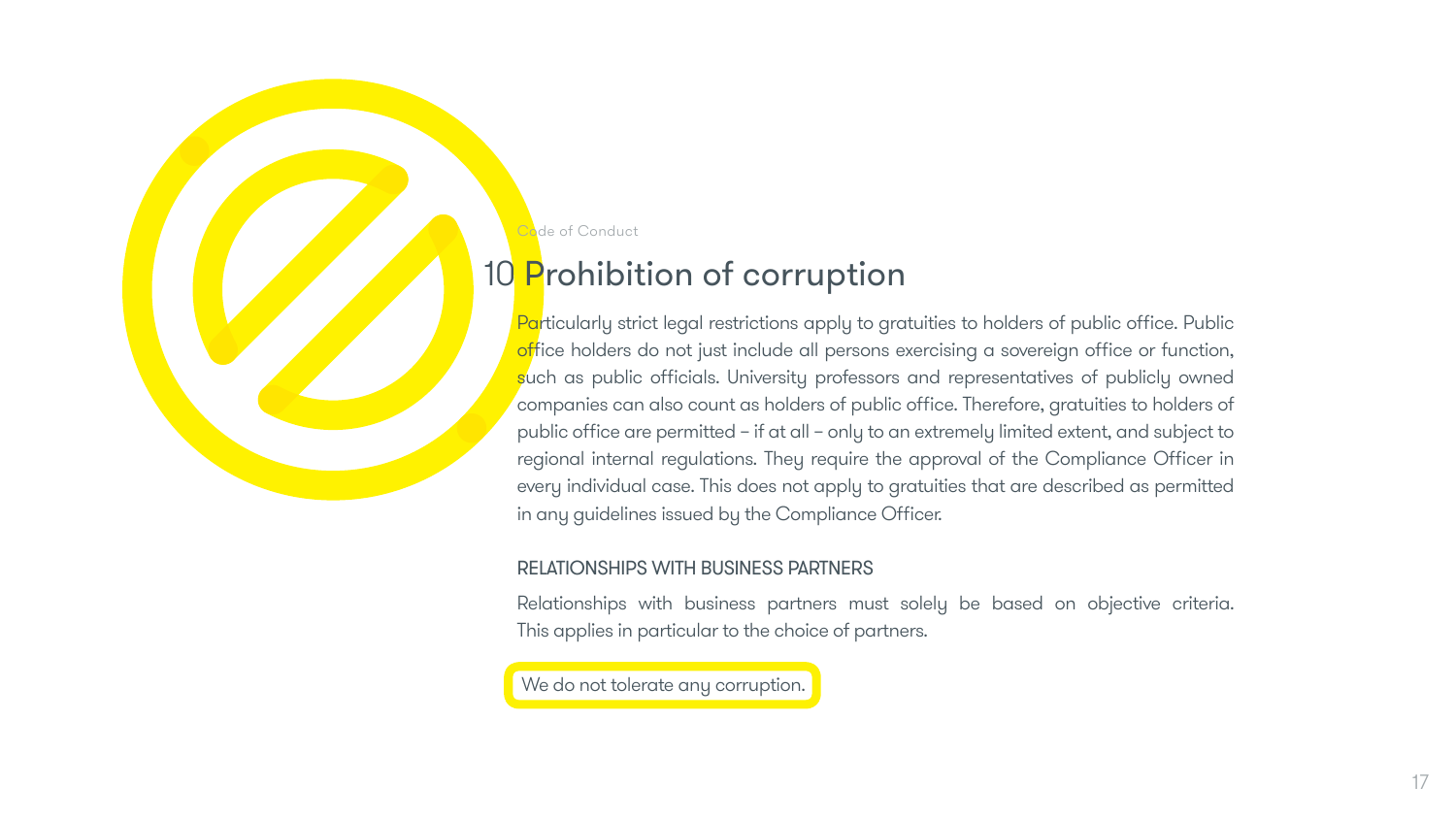# 11 Data protection

The Group ensures there is a uniform and appropriate level of data protection across the entire Group.

The Group uses the opportunities provided by the electronic exchange of information for its own business purposes and for future innovative applications; however, the Group is also aware of the associated risks. Therefore when dealing with the personal data of its employees and business partners, the Group respects the personal rights and privacy of the persons concerned.

Employees may only collect, use and process data that relates or might relate to persons in accordance with the principles of lawfulness, transparency,

proportionality and data economy. It is mandatory to observe the requirements of the General Data Protection Regulation and the respective national regulations.

In all cases of doubt, the Data Privacy Officer should be consulted in order to guarantee compliance with the laws and with the standards of the Group.

We respect the personal rights and privacy of employees and business partners when dealing with personal data.





18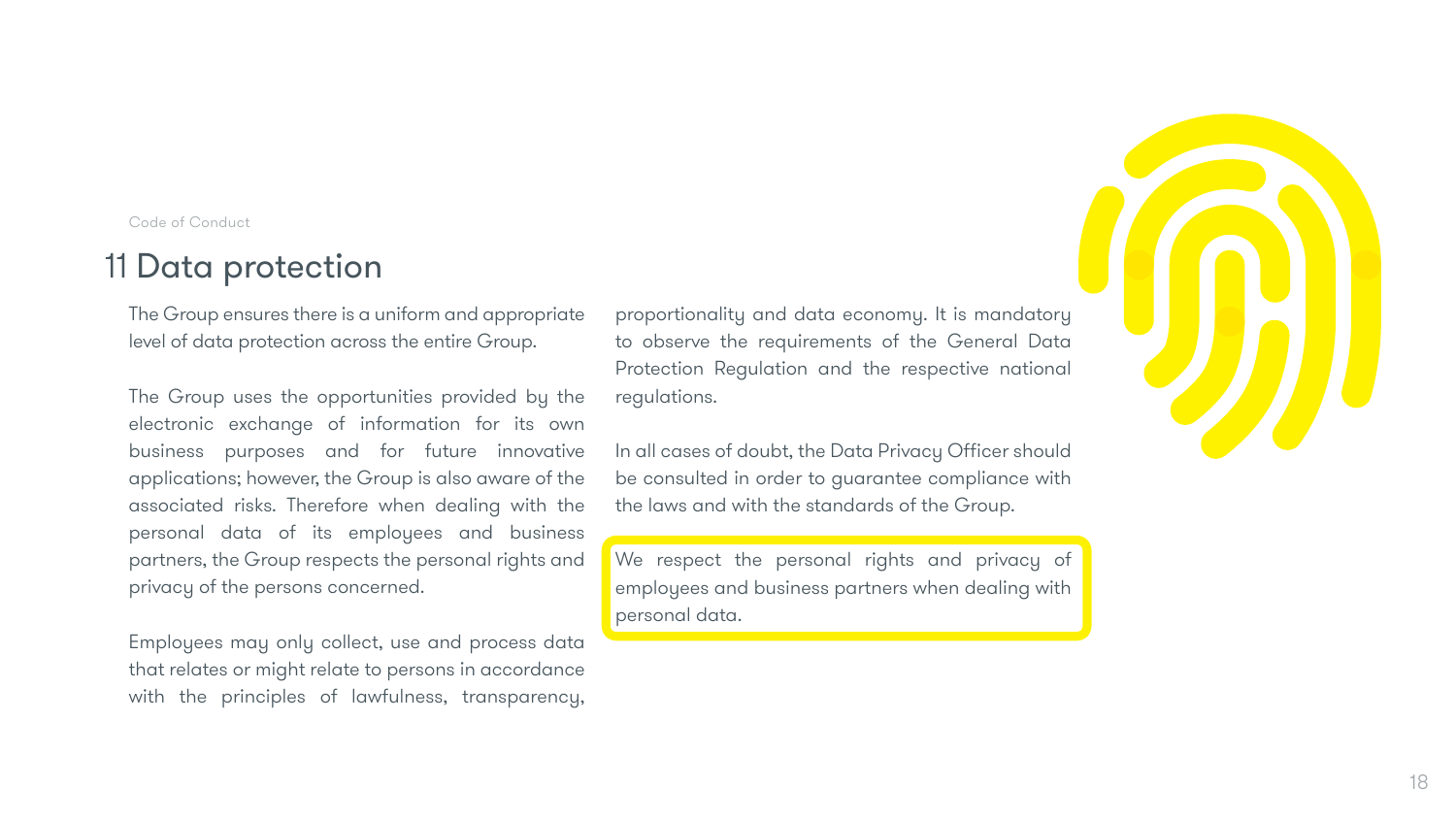The Group expects its employees to use the assets and resources of the Group and of third parties properly and responsibly.

The assets and resources of the Group include the working materials and services that the Group provides to its employees for their business activity.

They also include the intellectual property of the Group – for example inventions, patents, trademarks and certain confidential business-related information. This is of very special value to the Group as an innovative group of companies.

The assets and resources of the Group also include<sup>IT</sup> systems. Large volumes of information are processed, transmitted and stored digitally, therefore the IT systems necessary for this are an indispensable element of the business processes of the Group. Unauthorised interventions into the IT systems are forbidden, as they can seriously disrupt the availability and functionality of these systems, and thus also the business processes of the Group.

# 12 Use and protection of assets and resources

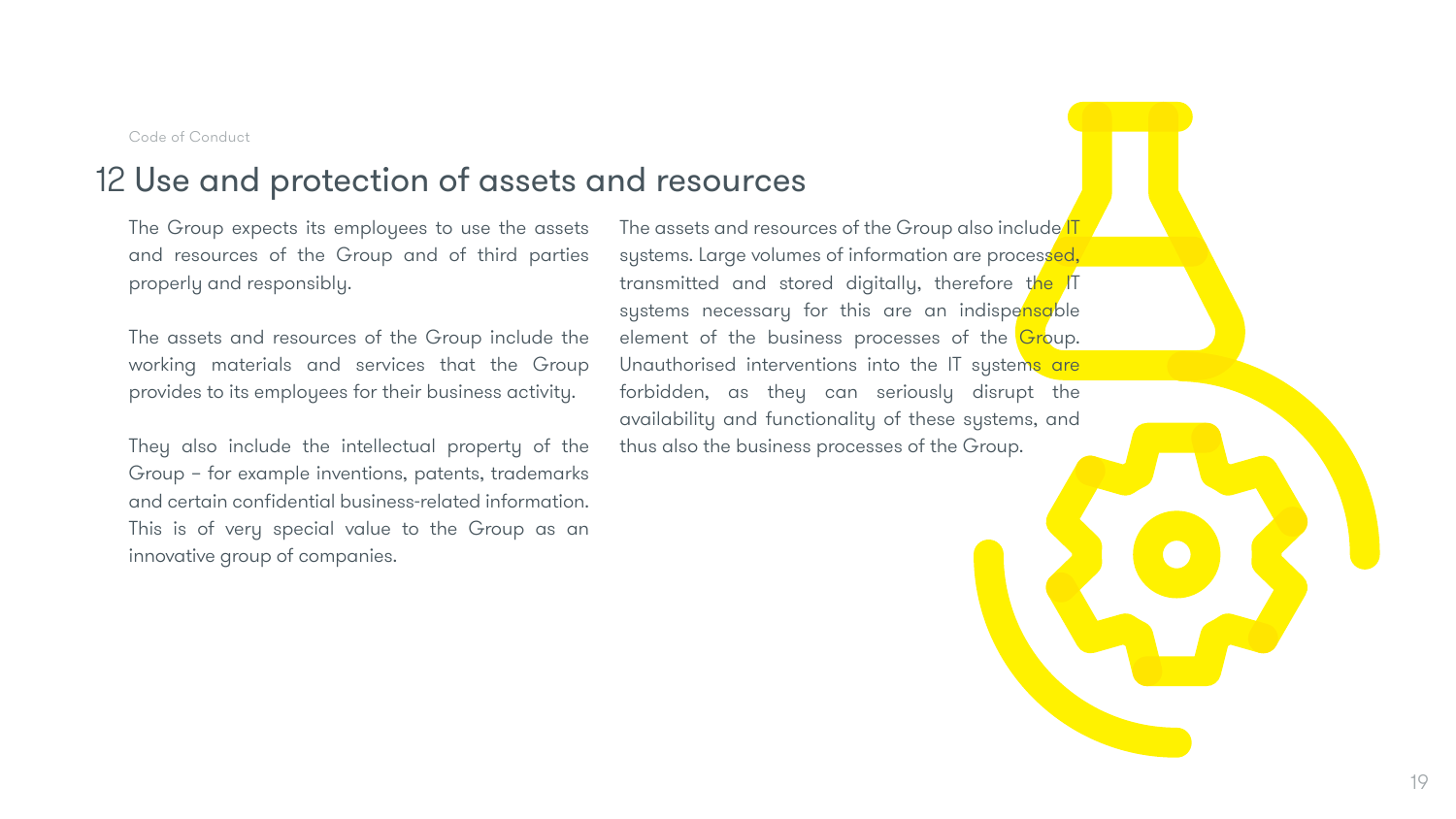# 12 Use and protection of assets and resources

Every employee must handle the assets and resources of the Group properly and responsibly. They must be protected against loss, damage or misuse. Use of the assets and resources of the Group for private or non-business purposes is forbidden unless the employee has previously obtained express permission for this.

The rules in the preceding paragraph also apply analogously to the assets and resources, including intellectual property, of business partners and other third parties. The loss, damage or misuse of these assets and resources can have serious consequences for the Group as well as for an employee that acts in contravention of the rules.

We handle both our own assets and resources and those of third parties responsibly.



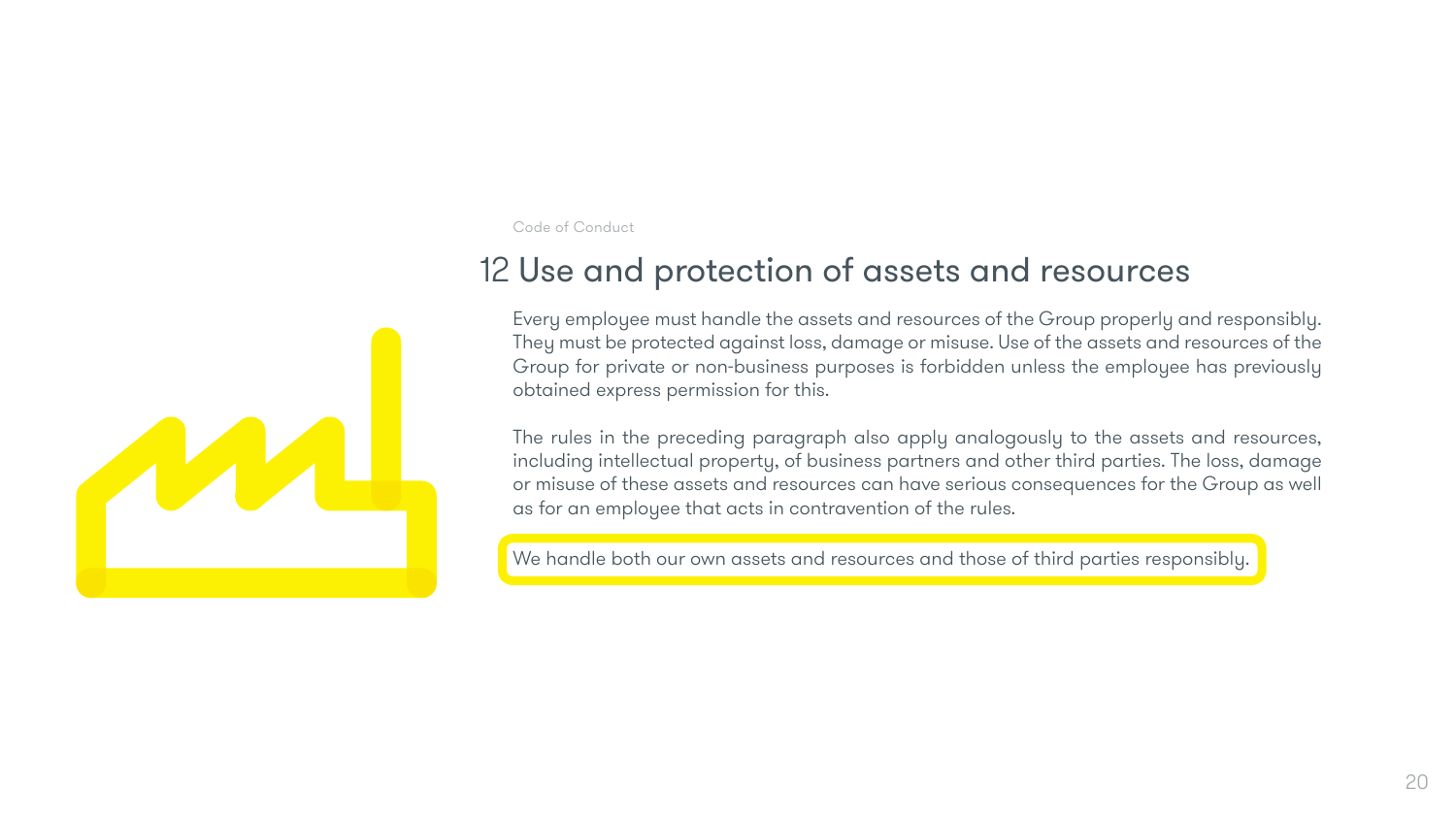# 13 Conflicts of interest

The Group attaches great value to private and business interests being strictly separated from one another.

Employees' personal relationships or interests must not influence the business activity at HSH Chemie, therefore actual conflicts of interest and even the semblance of a conflict of interests must be avoided. All employees are requested to indicate actual or possible conflicts of interest in order to prevent possible consequences for themselves under labour or criminal law, and disadvantages for the Group.

- **O** Secondary work
- connected to the Group
- associated persons

#### CONFLICTS OF INTEREST CAN COME ABOUT AMONG OTHER

THINGS THROUGH:

Shareholdings in competitors, business partners or other companies

**O** Transactions or decisions relating to family members or other

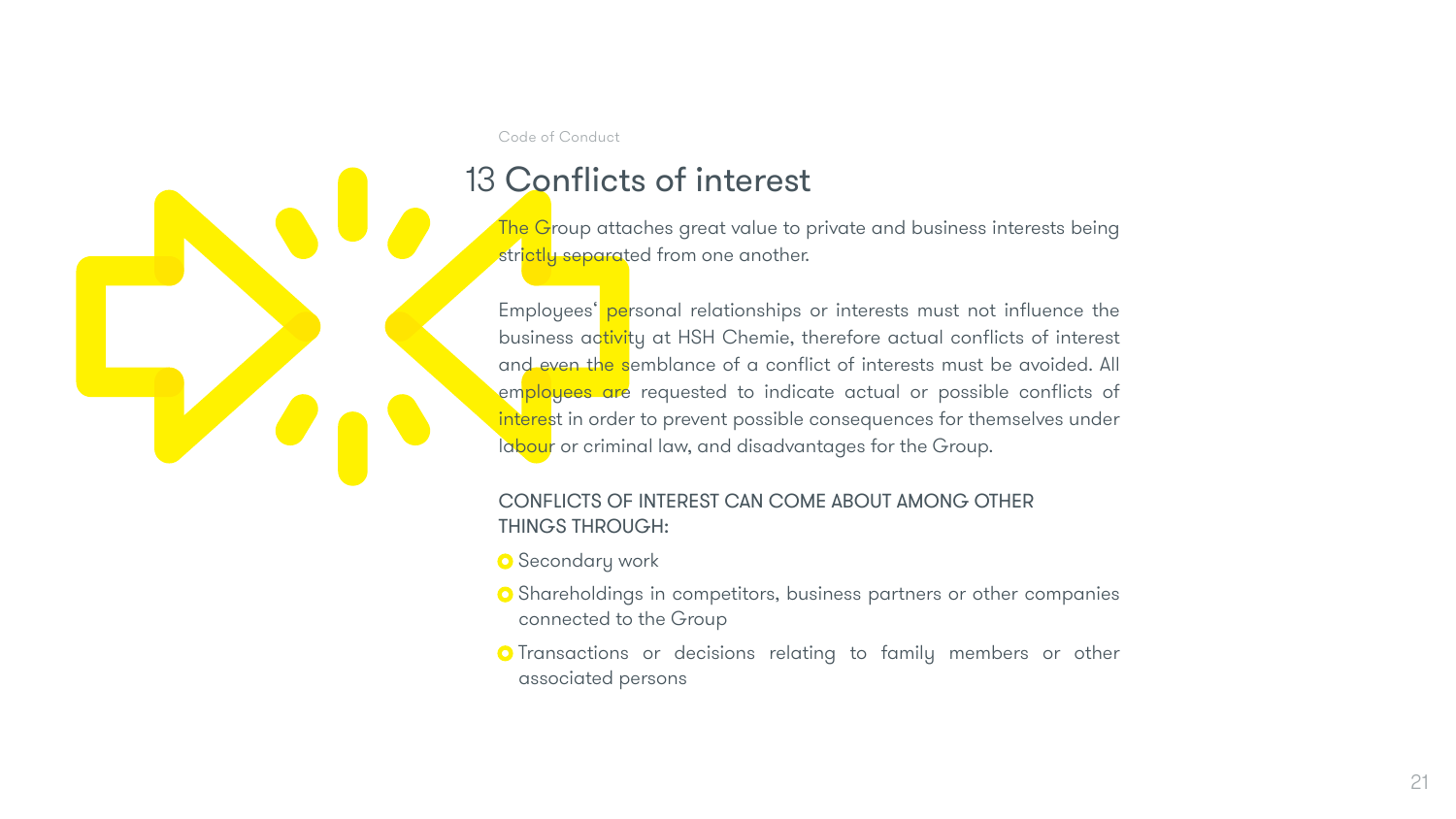#### SECONDARY WORK

An employee's secondary work can adversely affect the interests of the Group, on the one hand because the employee is obliged to make their working efforts fully available to the Group to the extent agreed contractually, and on the other hand because their secondary work can influence the employee's business decisions within the framework of their work at the Group or decisions taken by third parties in relation to the Group. Every employee must therefore inform the Group of their own entrepreneurial activity, economic activity for a third party, or the assumption of corresponding functions for a third party.

Such a duty of information also exists if an employee assumes public or political office, or enters into a corporate, social, charitable or other involvement, insofar as the specific manner and extent of their secondary work means that this is likely to adversely affect the interests of the Group.

The fundamental duty of informing the Group of any secondary work applies irrespective of whether the employee receives remuneration for their secondary work or undertakes this activity voluntarily.



Code of Conduct

# **13 Conflicts of interest**

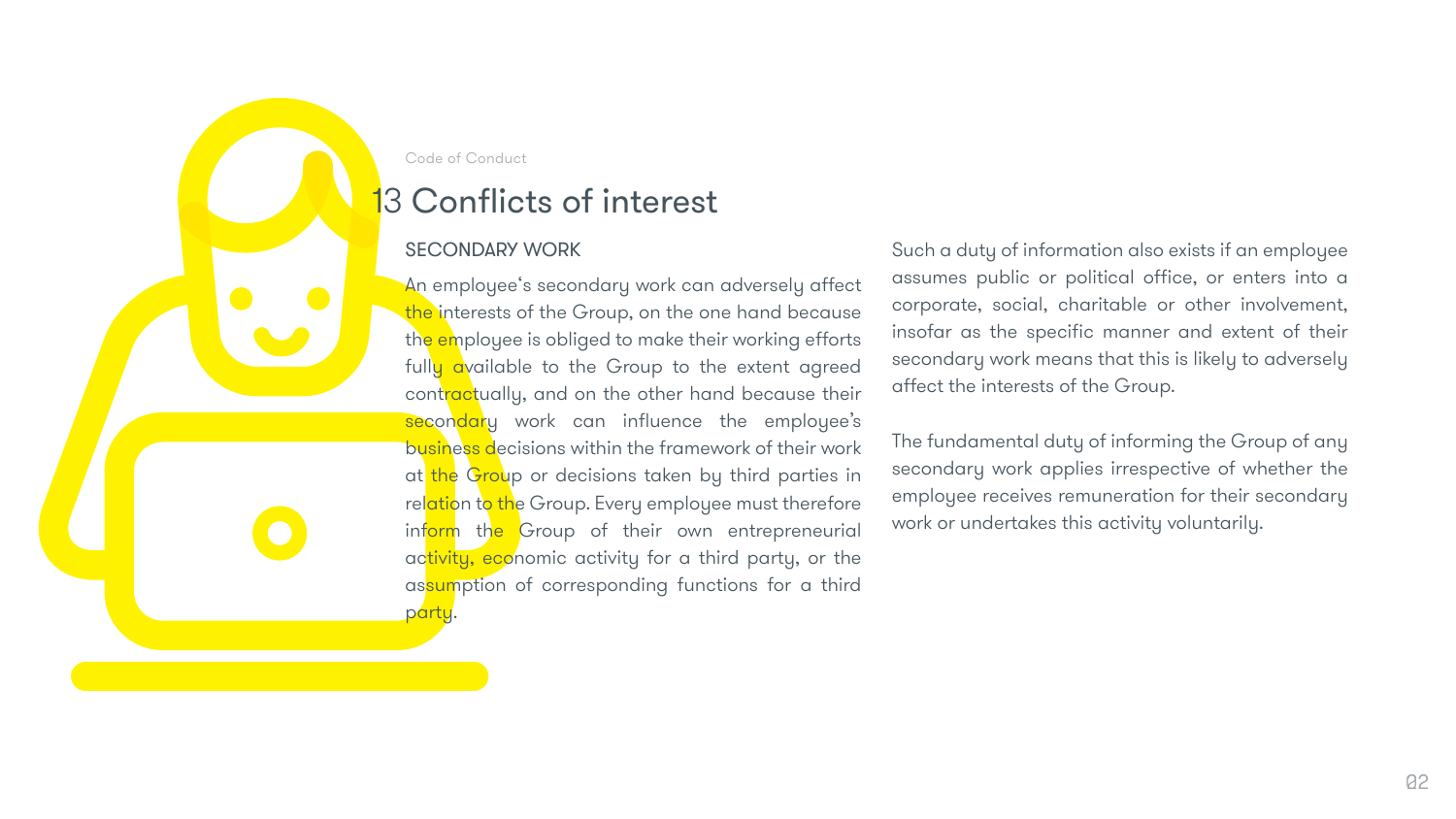#### SHAREHOLDINGS IN COMPETITORS, BUSINESS PARTNERS OR OTHER COMPANIES CONNECTED TO THE HSH GROUP

Employees must inform the Group of their direct or indirect participation in a competitor or business partner of the Group, in particular customers, suppliers, dealers, sales representatives, advisers, service providers or other companies connected to the Group, if their shareholding is five percent or more. The duty of information also exists when it is not the employee themselves but a family member or other associated person (as described below) that has a corresponding shareholding insofar as this is known to the employee.

Code of Conduct

# **13 Conflicts of interest**

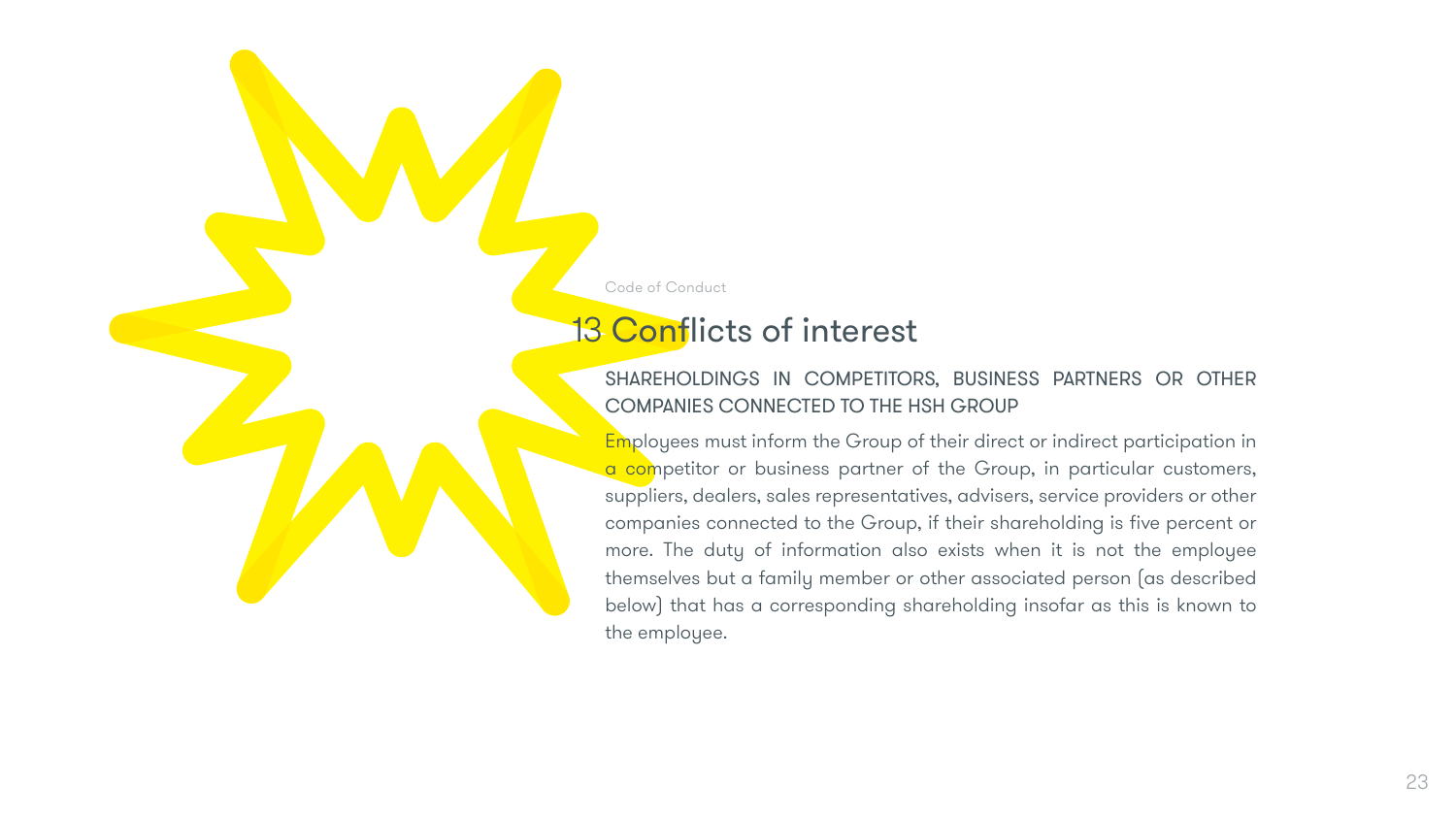# 13 Conflicts of interest

#### TRANSACTIONS OR DECISIONS RELATING TO FAMILY MEMBERS OR OTHER ASSOCIATED PERSONS

Employees must unreservedly inform the Group of business or personal decisions associated with the Group concerning the following family members or other associated persons, and must obtain approval for such decisions from their local management and the management of the holding company of the Group:



#### **O** Spouse

- **O** Civil partner/cohabitee
- **O** Parents, parents-in-law, step-parents
- Children, sons-/daughters-in-law, stepchildren
- Siblings, half-siblings, step-siblings
- O Other persons living in the same household
- Other persons with whom a close personal and/or economic relationship exists

We separate our private and business interests.

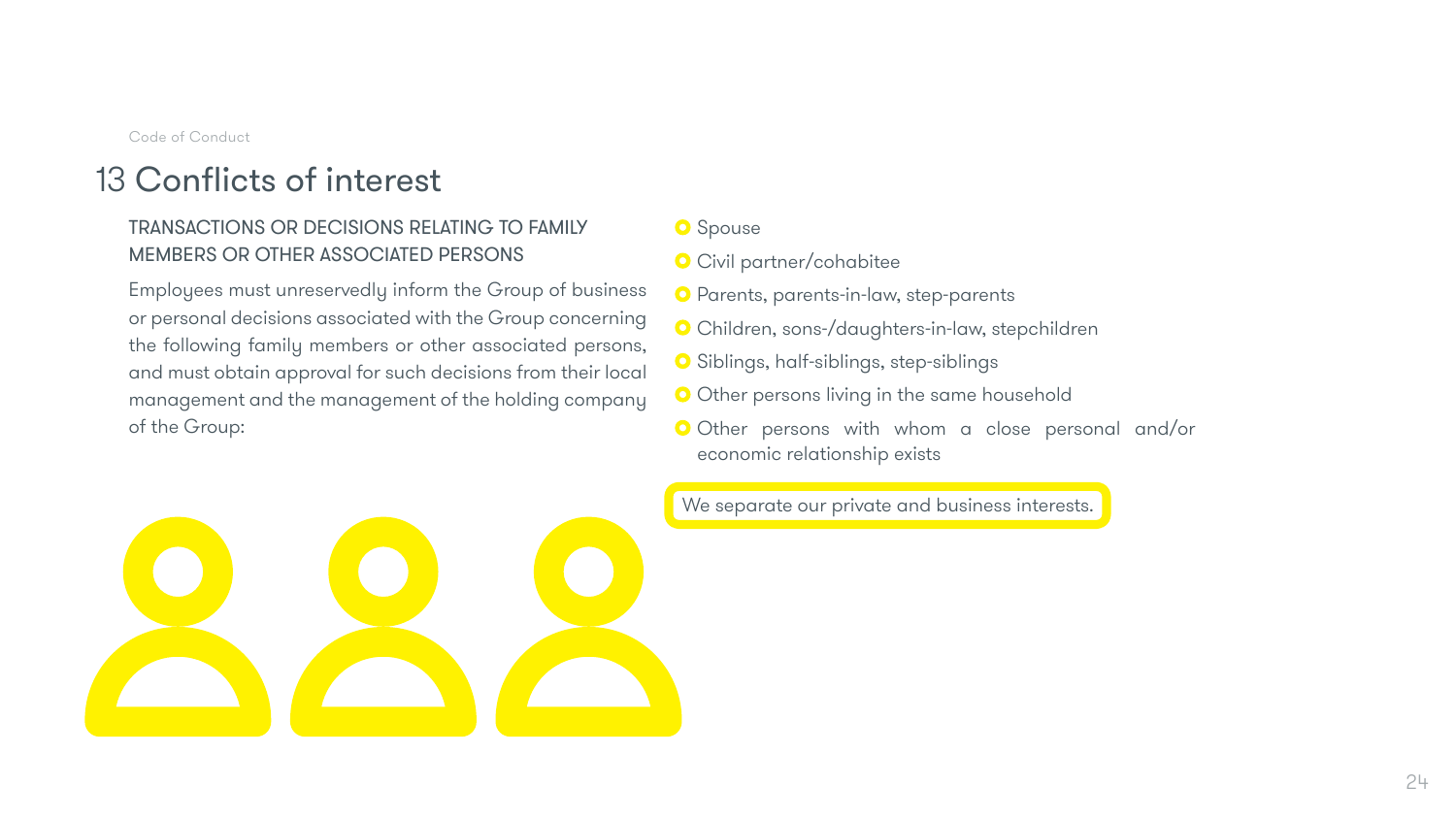This Code of Conduct is an element of the employment relationship between the employee and the Group. A breach of the Code of Conduct can have far-reaching consequences for the employee, for example disciplinary measures under employment law, including the termination of the employment contract or claims for damages by the Group or third parties.

If the breach of the Code of Conduct is concurrently a breach of the provisions of national criminal law, this breach can lead to criminal proceedings that can end in a fine or imprisonment for the employee.

A breach of the Code of Conduct is never in the interest of the Group. In such a case no employee can claim to have acted for the supposed good of the Group.

Even the breaching of the Code of Conduct by a single employee can seriously damage the reputation of the Group and lead to substantial financial damage, for example through fines and claims for damages.

We know that breaches can entail far-reaching sanctions.

Code of Conduct

### 14 Sanctions and consequences

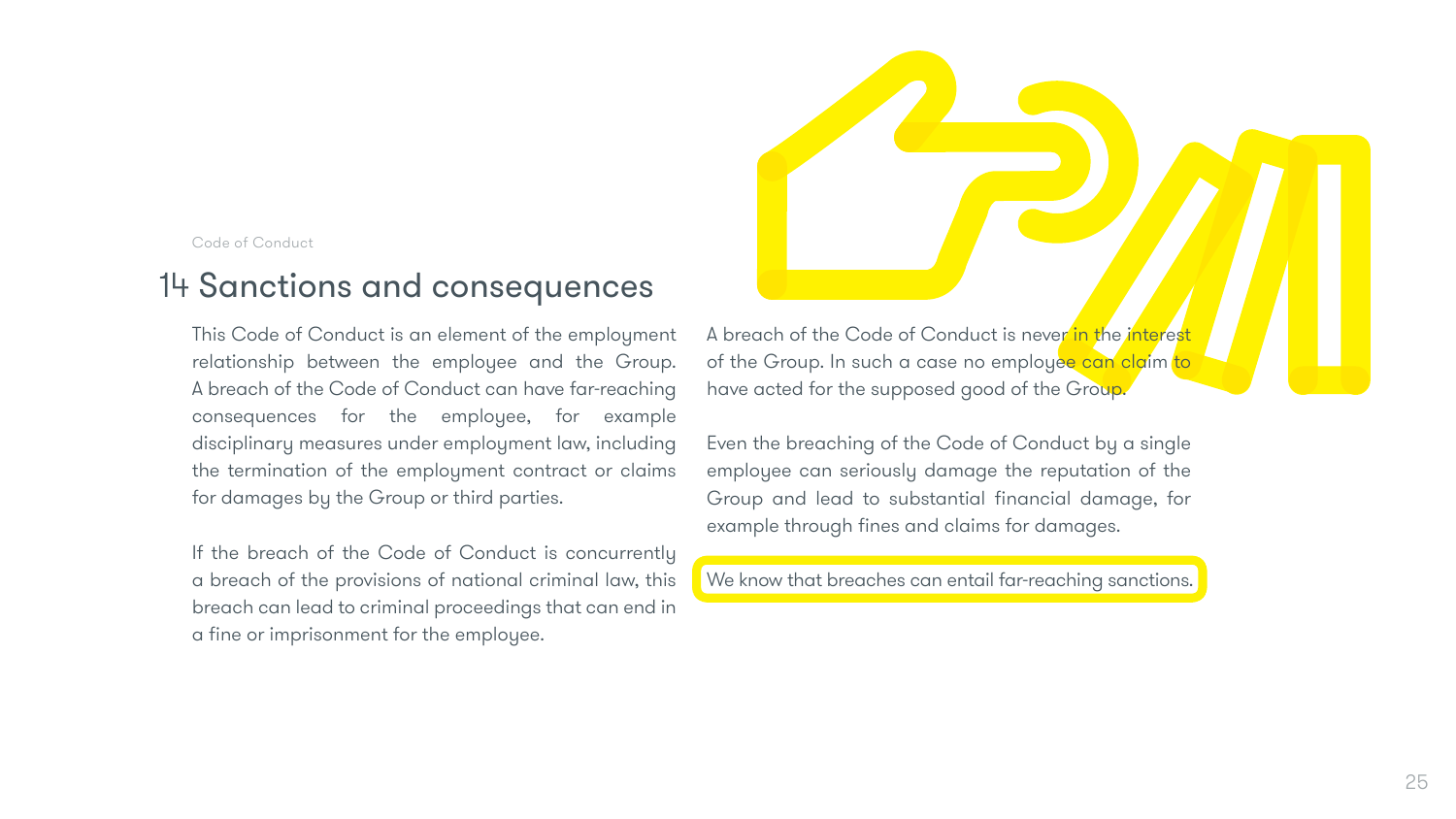Every employee is obliged to report possible or actual breaches of the Code of Conduct, whether these are their own or those of colleagues, to the Compliance Officer or ombudsman immediately. It is at the employee's discretion whether, in addition, they inform the responsible specialist department. The Compliance Hotline, for example, is available to the employee for this. For example, the Compliance Hotline, is available to the employee:

Ombudsman telephone contact: +49 40 32 32 10 88

The Group will follow up all indications of breaches, and will treat the information as confidential to the greatest possible extent. The Group does not tolerate any discrimination against employees that report possible or actual breaches in good faith or assist in investigations in this context.

We report breaches of the Code of Conduct.



Code of Conduct

# 15 Whistle-blower system

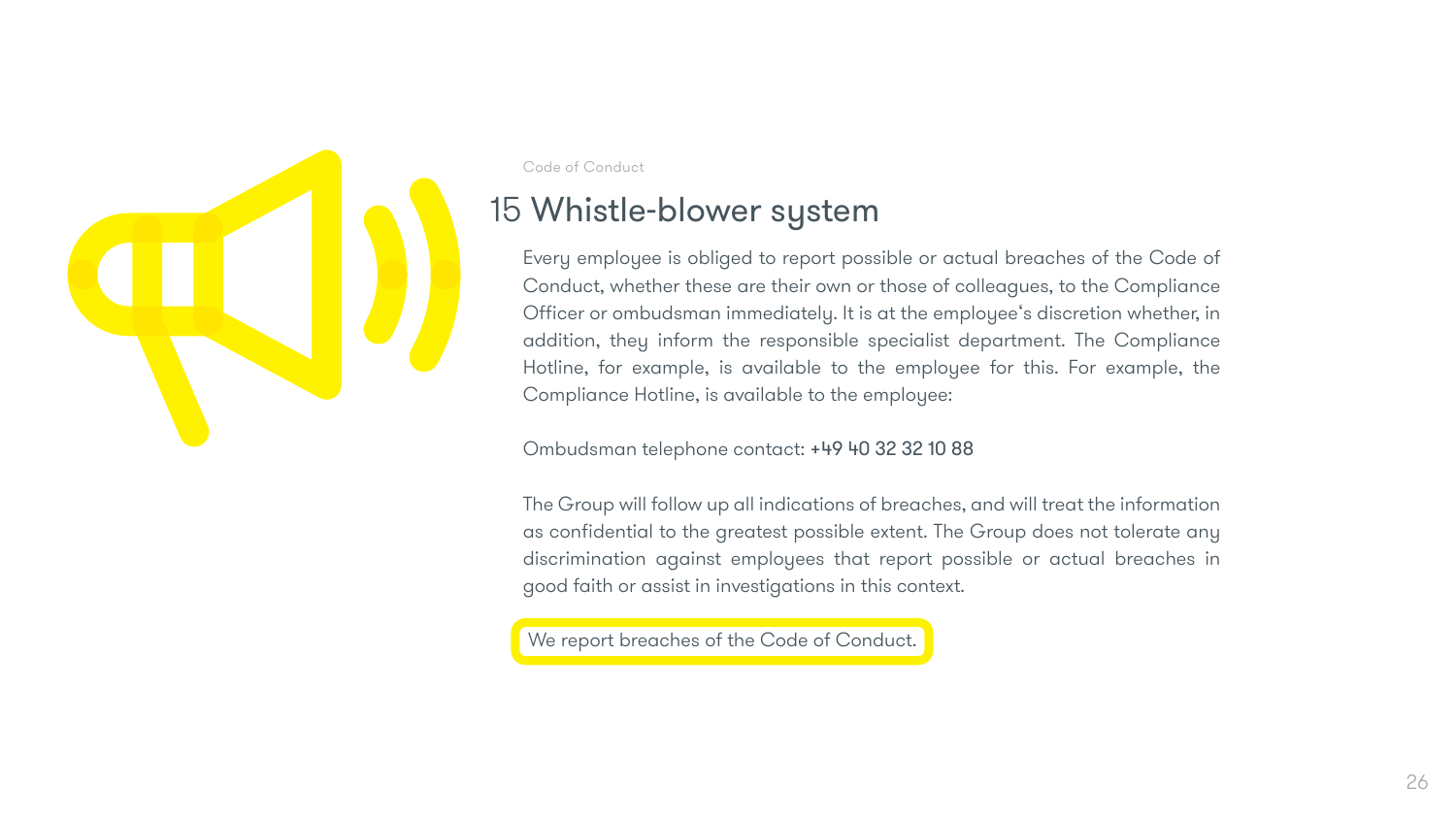# 16 Sustainability

As a leading chemical distributor, HSH Chemie is proud to be the preferred connecting point between its customers, active in numerous application areas and producers of chemical raw materials. We however do understand our versatile role in the supply chain not as being limited to serve our customers demands, but to continuously offer sustainable alternatives with clear focus on green technologies whereever possible. At HSH Chemie the diversity of our employees, their innovative ideas and unique backgrounds are what makes us so special and impactful in the markets we serve. We continue to advocate our PEOPLE FIRST value to ensure we have a safe work environment where differences matter and are celebrated. For many years we are Responsible Care (RC) certififed,

Over the years the Group has provided innovative speciality chemicals to diverse markets that make a positive difference in peoples lives, and we have done so while maintaining a resolute focus on operating safety, responsibility, and more than 3 decades of integrity. Today, while the world continues to face probably more challenges than ever before, we are fortunate to have a great, multinational team that is committed to each other and to deliver products that enable a safer, cleaner and more sustainable environment. participate in the European Single Assesment Document (ESAD) and are proudly holding the Ecovadis Silver Medal. Taking the notable progress our Group has made over the years as our motivator in getting a bit better every day, we have started to prepare the implementation of our frist sustainability strategy, to be implemented in the near future. We are determined to use our capabilities to drive on our sustainability strategy and we welcome the opportunity to share our approach for working together for a cleaner, healthier and more energy efficient world.